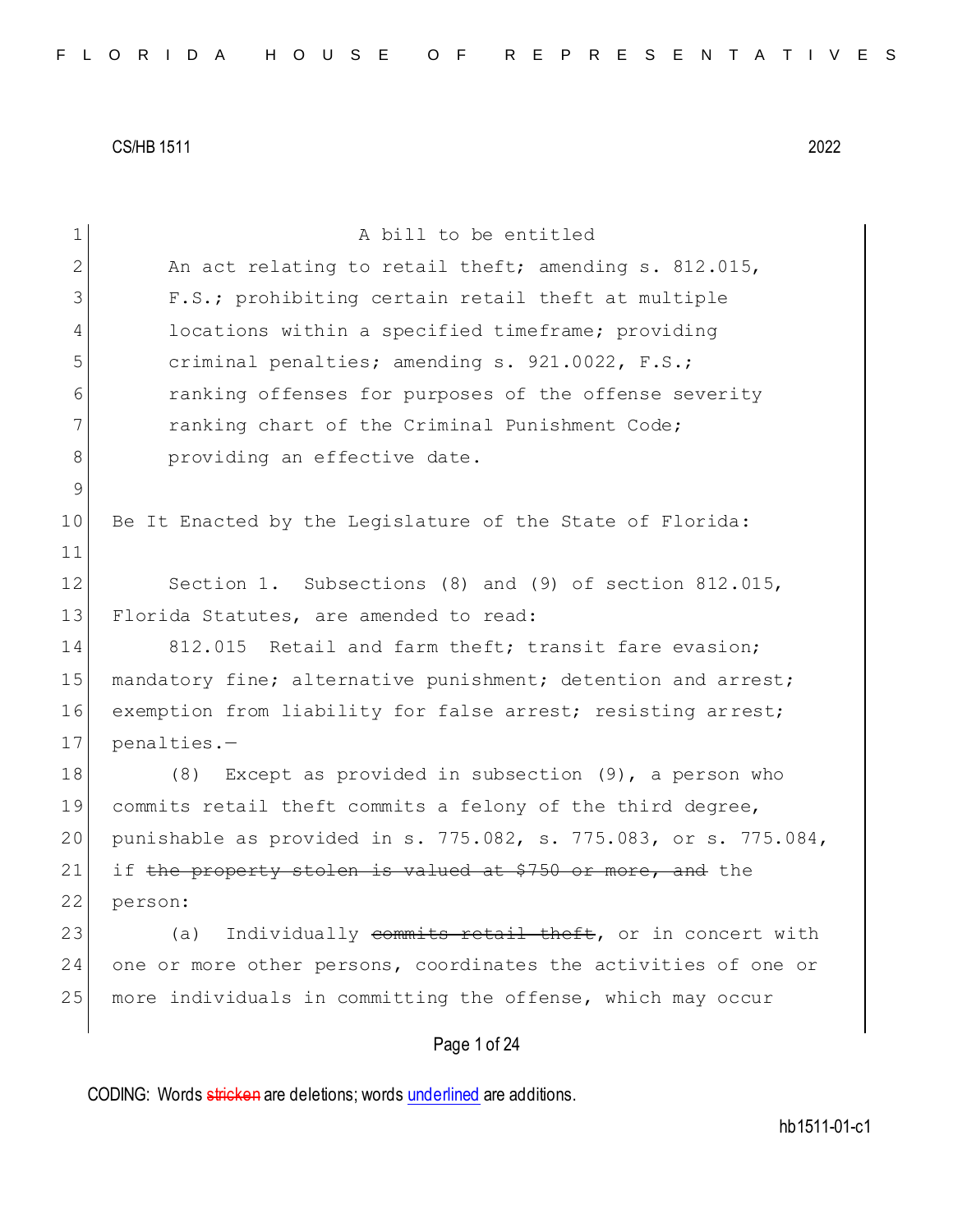26 through multiple acts of retail theft, in which the amount of 27 each individual theft is aggregated within a 30-day period to 28 determine the value of the property stolen and such value is 29 \$750 or more;

 (b) Conspires with another person to commit retail theft with the intent to sell the stolen property for monetary or other gain, and subsequently takes or causes such property to be placed in the control of another person in exchange for consideration, in which the stolen property taken or placed within a 30-day period is aggregated to determine the value of 36 the stolen property and such value is \$750 or more;

 (c) Individually, or in concert with one or more other persons, commits theft from more than one location within a 30- day period, in which the amount of each individual theft is aggregated to determine the value of the property stolen and 41 such value is \$750 or more;

42 (d) Acts in concert with one or more other individuals 43 within one or more establishments to distract the merchant, 44 merchant's employee, or law enforcement officer in order to 45 carry out the offense, or acts in other ways to coordinate 46 efforts to carry out the offense and the property stolen is 47 valued at \$750 or more;  $-$ or

48 (e) Commits the offense through the purchase of 49 merchandise in a package or box that contains merchandise other 50 than, or in addition to, the merchandise purported to be

## Page 2 of 24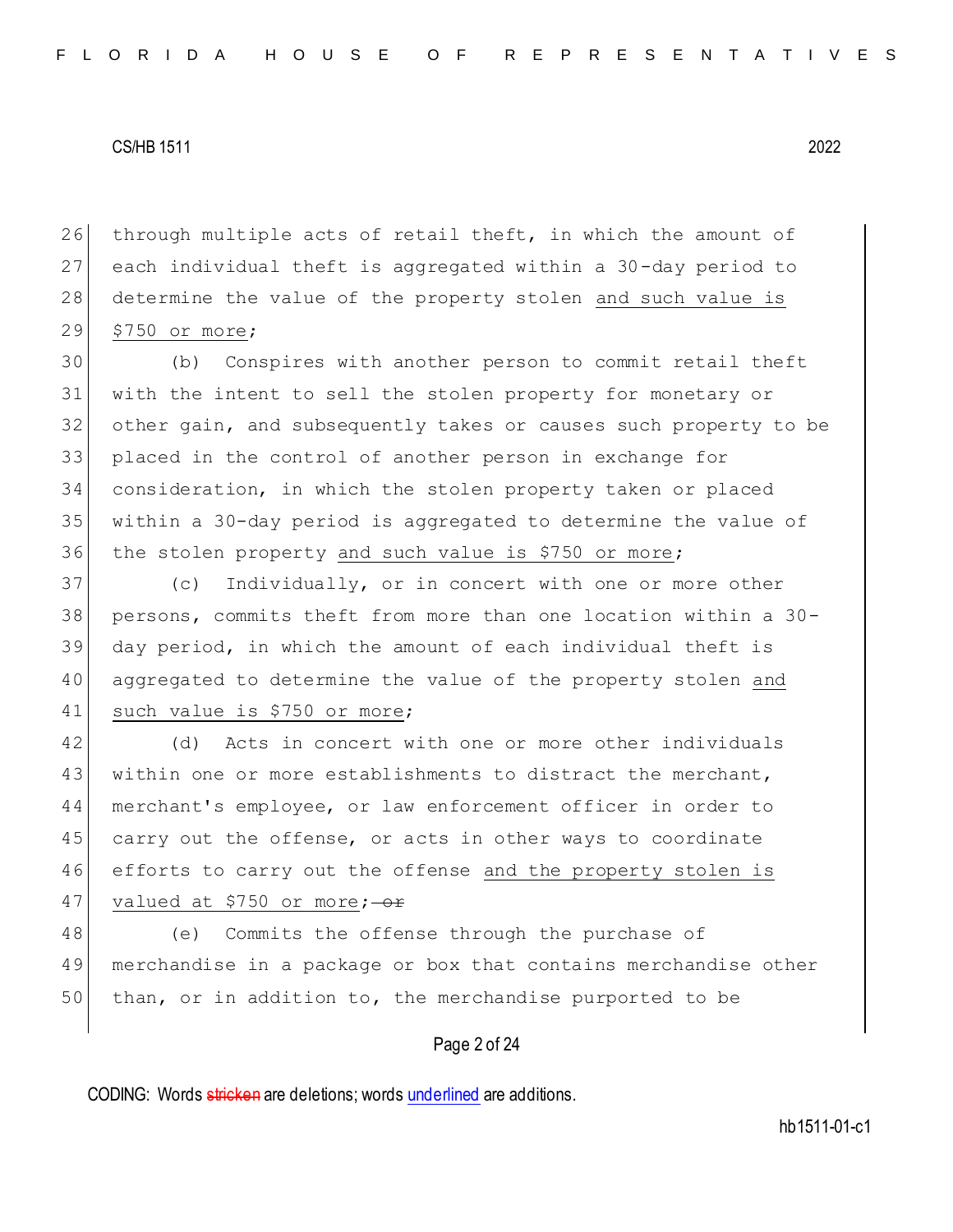Page 3 of 24 51 contained in the package or box and such merchandise is valued  $52$  at \$750 or more; or 53 (f) Individually, or in concert with one or more other 54 persons, commits five or more retail thefts within a 30-day 55 period, and in committing such thefts: 56 1. The person obtains or uses 10 or more items of 57 merchandise, regardless of the value of such merchandise; 58 2. The number of items stolen during each theft is 59 aggregated within the 30-day period to determine the total 60 number of items stolen; and 61 3. Two or more of the thefts occur at different physical 62 merchant locations. 63 (9) A person commits a felony of the second degree, 64 punishable as provided in s. 775.082, s. 775.083, or s. 775.084, 65 if the person: 66 (a) Violates subsection (8) and has previously been 67 convicted of a violation of subsection (8) or of this 68 subsection; 69 (b) Individually, or in concert with one or more other 70 persons, coordinates the activities of one or more persons in 71 committing the offense of retail theft, in which the amount of 72 each individual theft within a 30-day period is aggregated to 73 determine the value of the stolen property and such value is in 74 excess of  $$3,000;$  or 75 (c) Conspires with another person to commit retail theft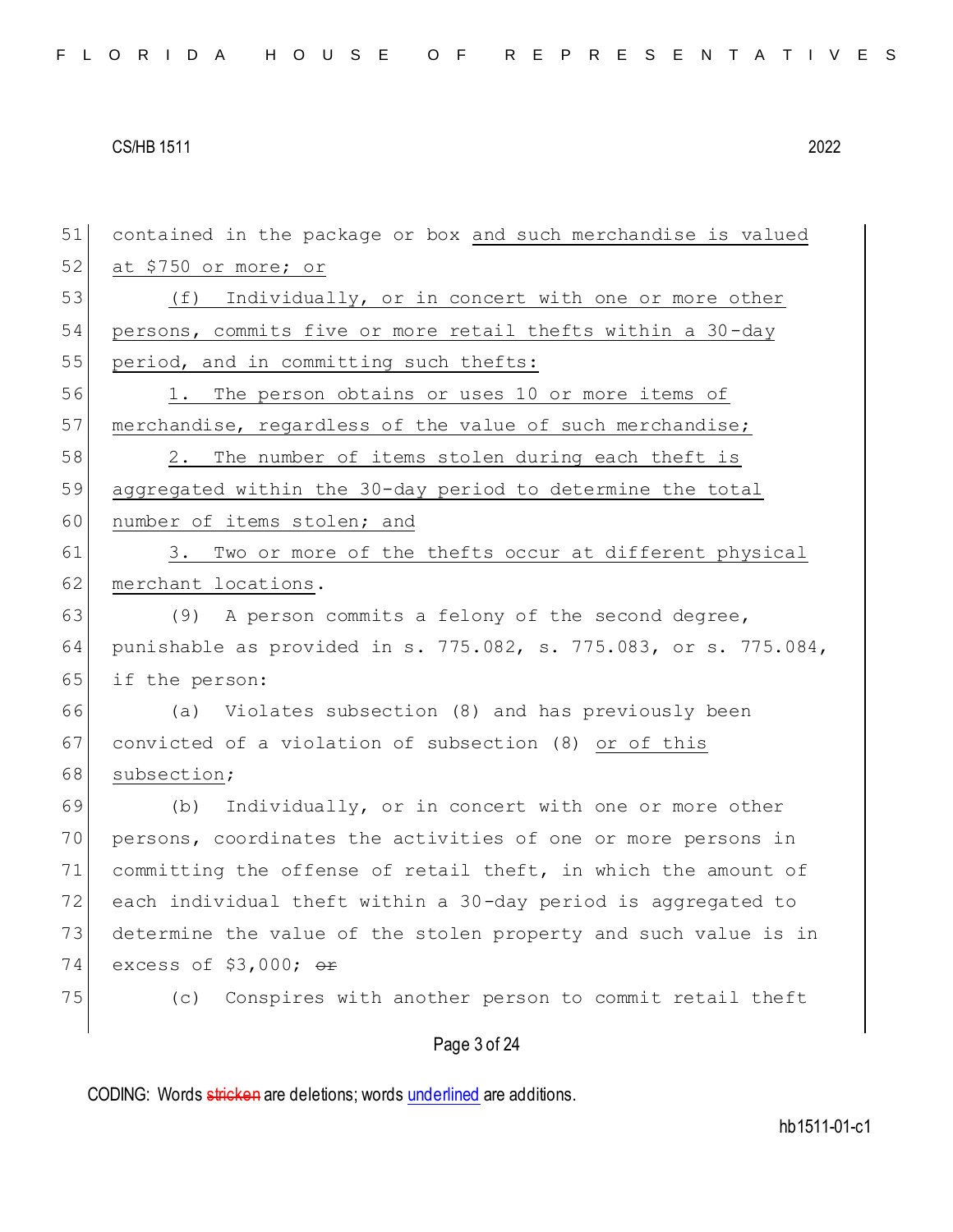76 with the intent to sell the stolen property for monetary or 77 other gain, and subsequently takes or causes such property to be 78 placed in control of another person in exchange for 79 consideration, in which the stolen property taken or placed 80 within a 30-day period is aggregated to have a value in excess 81 of \$3,000; or 82 (d) Individually, or in concert with one or more other 83 persons, commits five or more retail thefts within a 30-day 84 period, and in committing such thefts: 85 1. The person obtains or uses 20 or more items of 86 merchandise, regardless of the value of such merchandise; 87 2. The number of items stolen during each theft is 88 aggregated within the 30-day period to determine the total 89 number of items stolen; and 90 3. Two or more of the thefts occur at different physical 91 merchant locations. 92 Section 2. Paragraphs (e) and (f) of subsection (3) of 93 section 921.0022, Florida Statutes, are amended to read: 94 921.0022 Criminal Punishment Code; offense severity 95 ranking chart.-96 (3) OFFENSE SEVERITY RANKING CHART 97 (e) LEVEL 5 98 Florida Statute Felony Degree Description

Page 4 of 24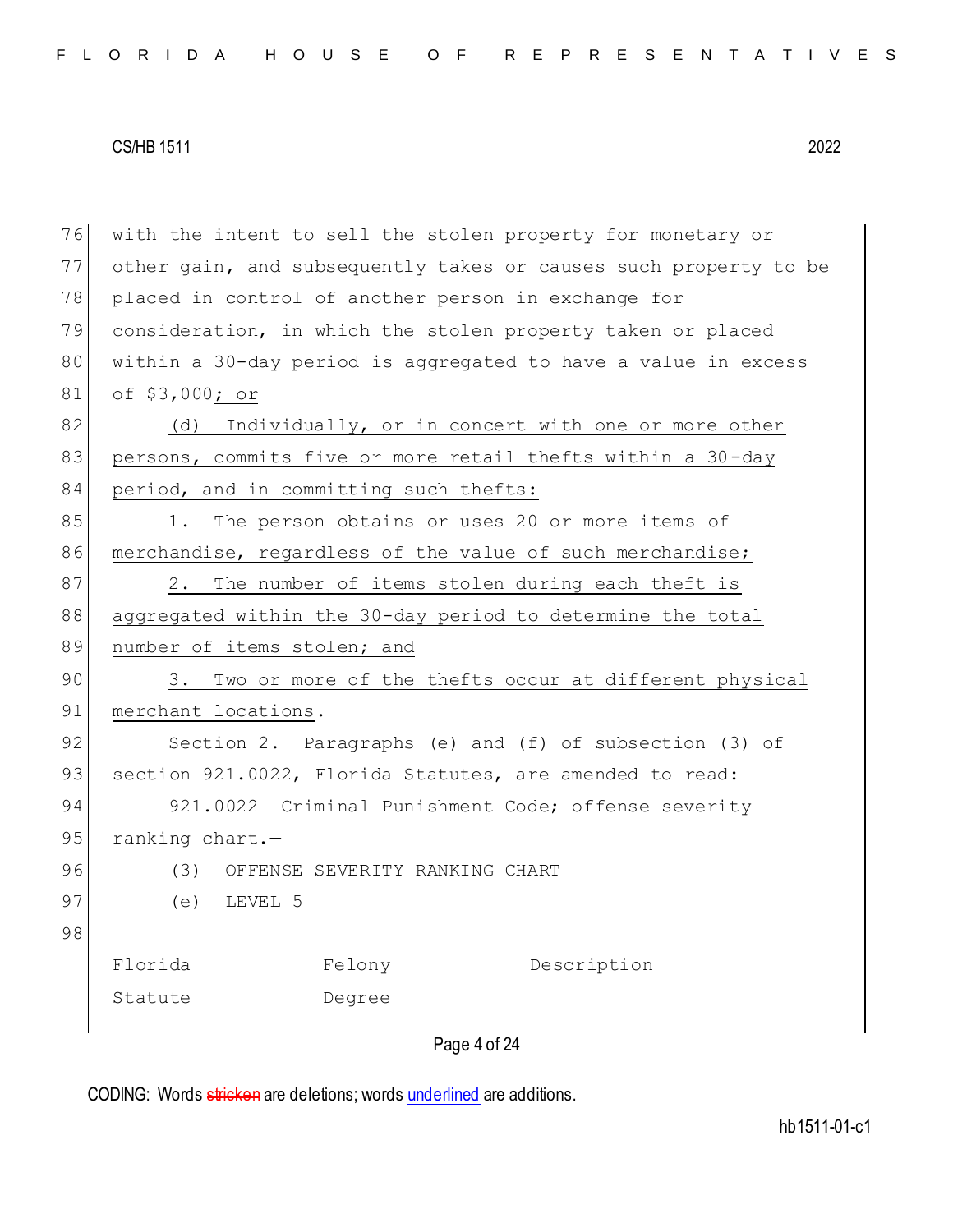| FLORIDA HOUSE OF REPRESENTATIVES |  |
|----------------------------------|--|
|----------------------------------|--|

Page 5 of 24 99 316.027(2)(a) 3rd Accidents involving personal injuries other than serious bodily injury, failure to stop; leaving scene. 100 316.1935(4)(a) 2nd Aggravated fleeing or eluding. 101 316.80(2) 2nd Unlawful conveyance of fuel; obtaining fuel fraudulently. 102 322.34(6) 3rd Careless operation of motor vehicle with suspended license, resulting in death or serious bodily injury. 103 327.30(5) 3rd Vessel accidents involving personal injury; leaving scene. 104 379.365(2)(c)1. 3rd Violation of rules relating to: willful molestation of stone crab traps, lines, or buoys; illegal bartering, trading, or sale, conspiring or aiding in such barter, trade, or sale, or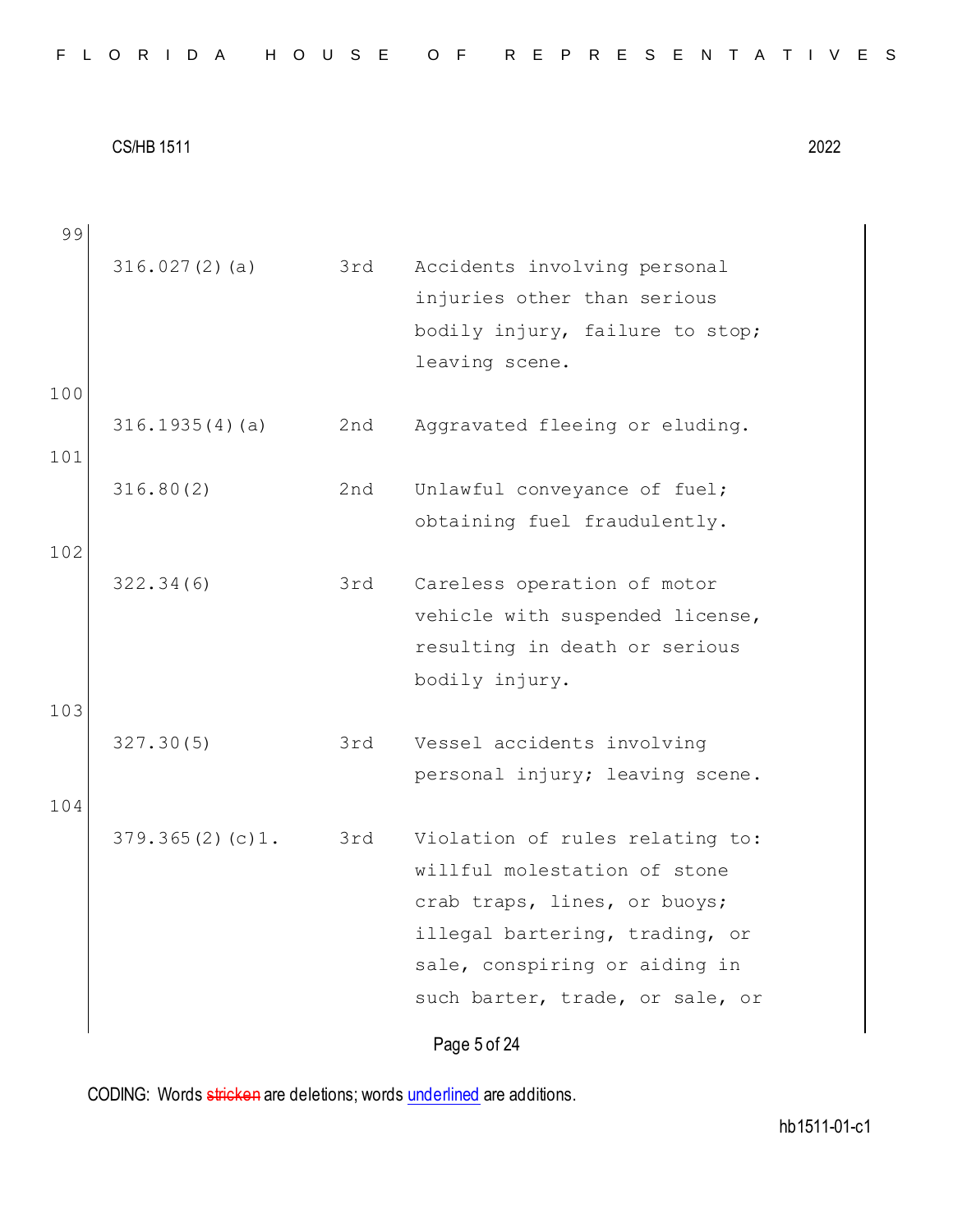|     |                 |     | supplying, agreeing to supply,  |
|-----|-----------------|-----|---------------------------------|
|     |                 |     | aiding in supplying, or giving  |
|     |                 |     | away stone crab trap tags or    |
|     |                 |     | certificates; making, altering, |
|     |                 |     | forging, counterfeiting, or     |
|     |                 |     | reproducing stone crab trap     |
|     |                 |     | tags; possession of forged,     |
|     |                 |     | counterfeit, or imitation stone |
|     |                 |     | crab trap tags; and engaging in |
|     |                 |     | the commercial harvest of stone |
|     |                 |     | crabs while license is          |
|     |                 |     | suspended or revoked.           |
| 105 |                 |     |                                 |
|     | 379.367(4)      | 3rd | Willful molestation of a        |
|     |                 |     | commercial harvester's spiny    |
|     |                 |     | lobster trap, line, or buoy.    |
| 106 |                 |     |                                 |
|     | 379.407(5)(b)3. | 3rd | Possession of 100 or more       |
|     |                 |     | undersized spiny lobsters.      |
| 107 |                 |     |                                 |
|     | 381.0041(11)(b) | 3rd | Donate blood, plasma, or organs |
|     |                 |     | knowing HIV positive.           |
| 108 |                 |     |                                 |
|     | 440.10(1)(q)    | 2nd | Failure to obtain workers'      |
|     |                 |     | compensation coverage.          |
|     |                 |     | Page 6 of 24                    |
|     |                 |     |                                 |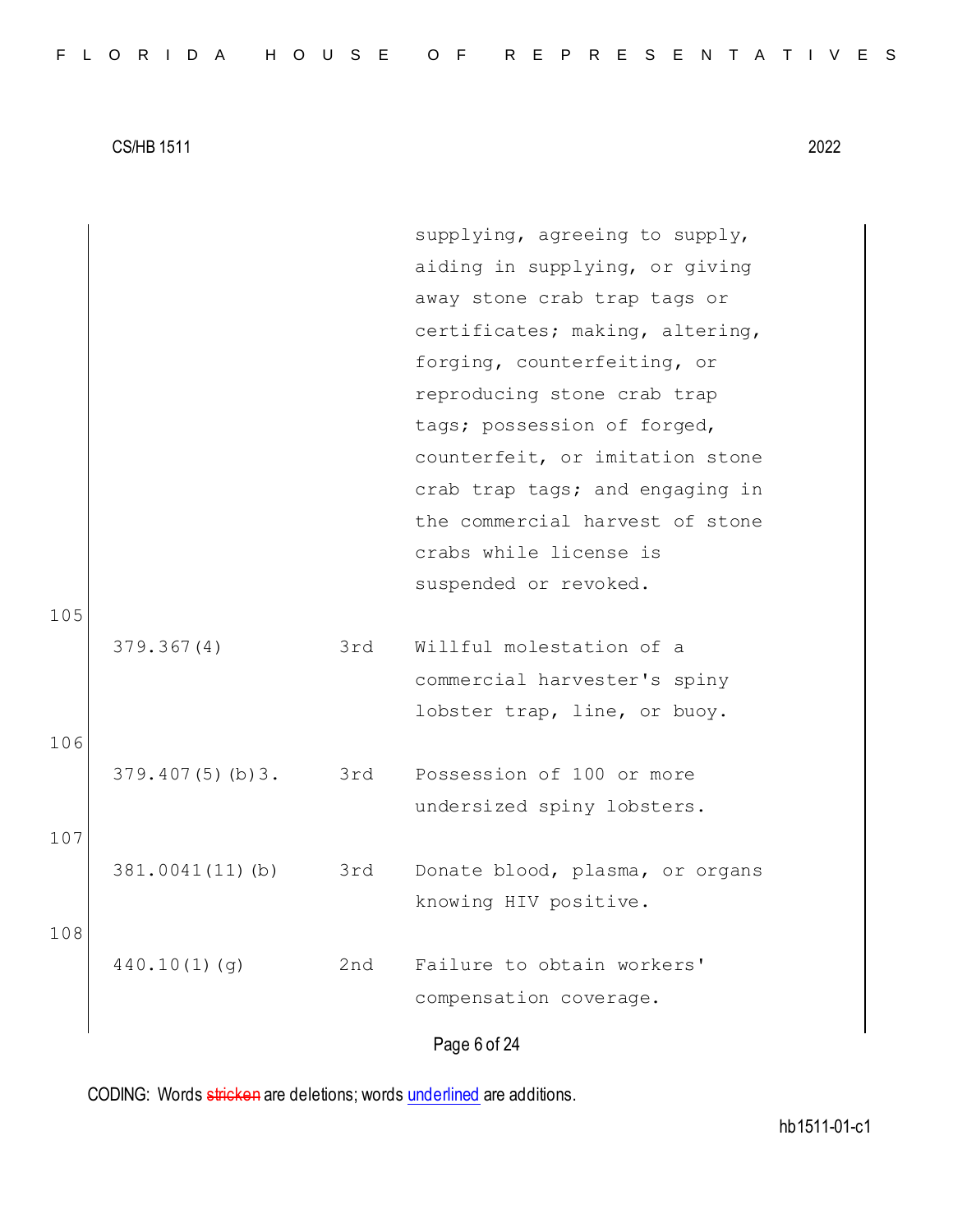| 109 |                 |     |                                 |
|-----|-----------------|-----|---------------------------------|
|     | 440.105(5)      | 2nd | Unlawful solicitation for the   |
|     |                 |     | purpose of making workers'      |
|     |                 |     | compensation claims.            |
| 110 |                 |     |                                 |
|     | 440.381(2)      | 3rd | Submission of false,            |
|     |                 |     | misleading, or incomplete       |
|     |                 |     | information with the purpose of |
|     |                 |     | avoiding or reducing workers'   |
|     |                 |     | compensation premiums.          |
| 111 |                 |     |                                 |
|     | 624.401(4)(b)2. | 2nd | Transacting insurance without a |
|     |                 |     | certificate or authority;       |
|     |                 |     | premium collected \$20,000 or   |
|     |                 |     | more but less than \$100,000.   |
| 112 |                 |     |                                 |
|     | 626.902(1)(c)   | 2nd | Representing an unauthorized    |
|     |                 |     | insurer; repeat offender.       |
| 113 |                 |     |                                 |
|     | 790.01(2)       | 3rd | Carrying a concealed firearm.   |
| 114 |                 |     |                                 |
|     | 790.162         | 2nd | Threat to throw or discharge    |
|     |                 |     | destructive device.             |
| 115 |                 |     |                                 |
|     | 790.163(1)      | 2nd | False report of bomb,           |
|     |                 |     | Page 7 of 24                    |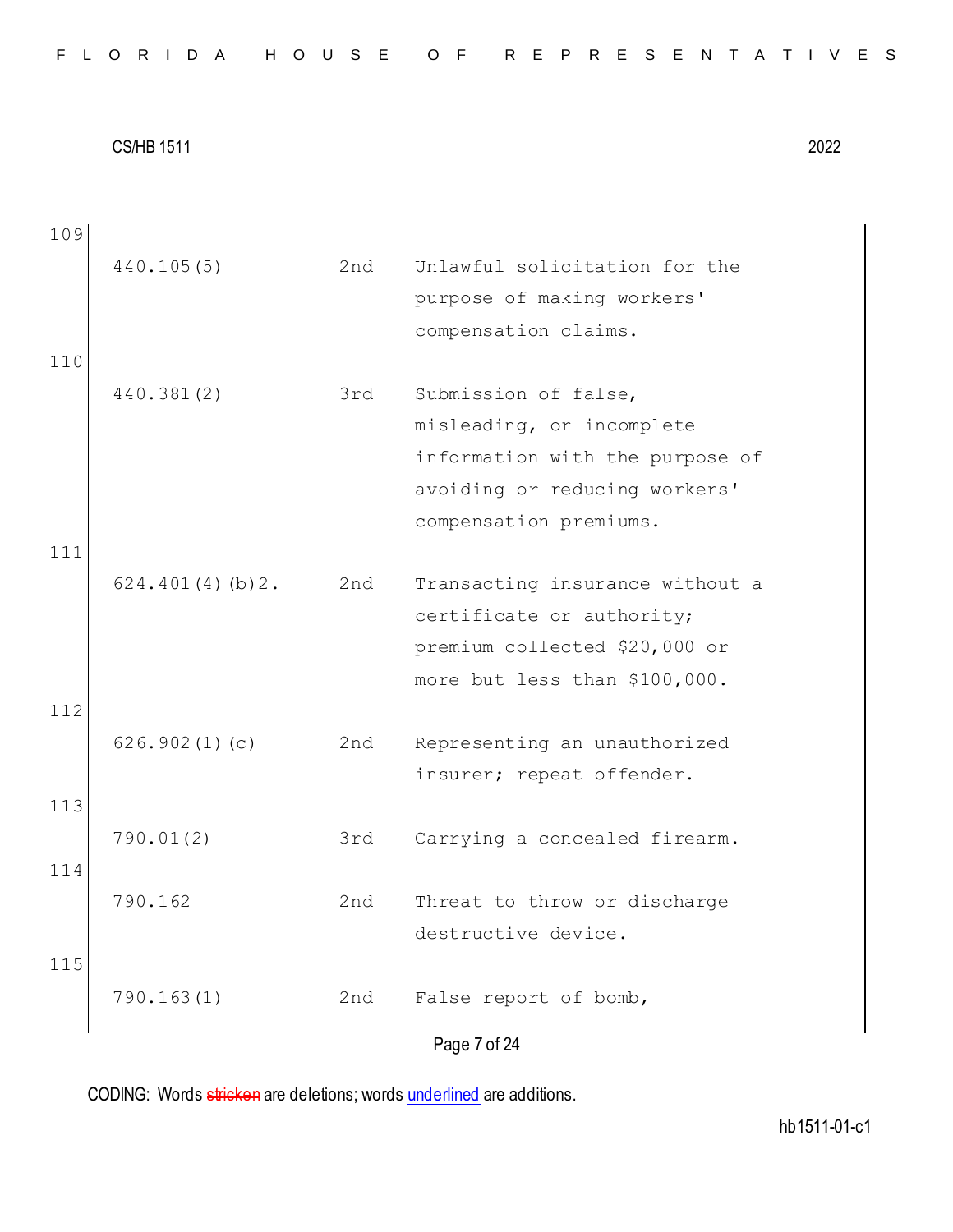| FLORIDA HOUSE OF REPRESENTATIVES |  |  |  |  |  |  |  |  |  |  |  |  |  |  |  |  |  |  |  |  |  |  |  |  |  |  |
|----------------------------------|--|--|--|--|--|--|--|--|--|--|--|--|--|--|--|--|--|--|--|--|--|--|--|--|--|--|
|----------------------------------|--|--|--|--|--|--|--|--|--|--|--|--|--|--|--|--|--|--|--|--|--|--|--|--|--|--|

|     |                 |     | explosive, weapon of mass       |
|-----|-----------------|-----|---------------------------------|
|     |                 |     | destruction, or use of firearms |
|     |                 |     | in violent manner.              |
| 116 |                 |     |                                 |
|     | 790.221(1)      | 2nd | Possession of short-barreled    |
|     |                 |     | shotgun or machine gun.         |
| 117 |                 |     |                                 |
|     | 790.23          | 2nd | Felons in possession of         |
|     |                 |     | firearms, ammunition, or        |
|     |                 |     | electronic weapons or devices.  |
| 118 |                 |     |                                 |
|     | 796.05(1)       | 2nd | Live on earnings of a           |
|     |                 |     | prostitute; 1st offense.        |
| 119 |                 |     |                                 |
|     | 800.04(6)(c)    | 3rd | Lewd or lascivious conduct;     |
|     |                 |     | offender less than 18 years of  |
|     |                 |     | age.                            |
| 120 |                 |     |                                 |
|     | $800.04(7)$ (b) | 2nd | Lewd or lascivious exhibition;  |
|     |                 |     | offender 18 years of age or     |
|     |                 |     | older.                          |
| 121 |                 |     |                                 |
|     | 806.111(1)      | 3rd | Possess, manufacture, or        |
|     |                 |     | dispense fire bomb with intent  |
|     |                 |     | to damage any structure or      |
|     |                 |     |                                 |
|     |                 |     | Page 8 of 24                    |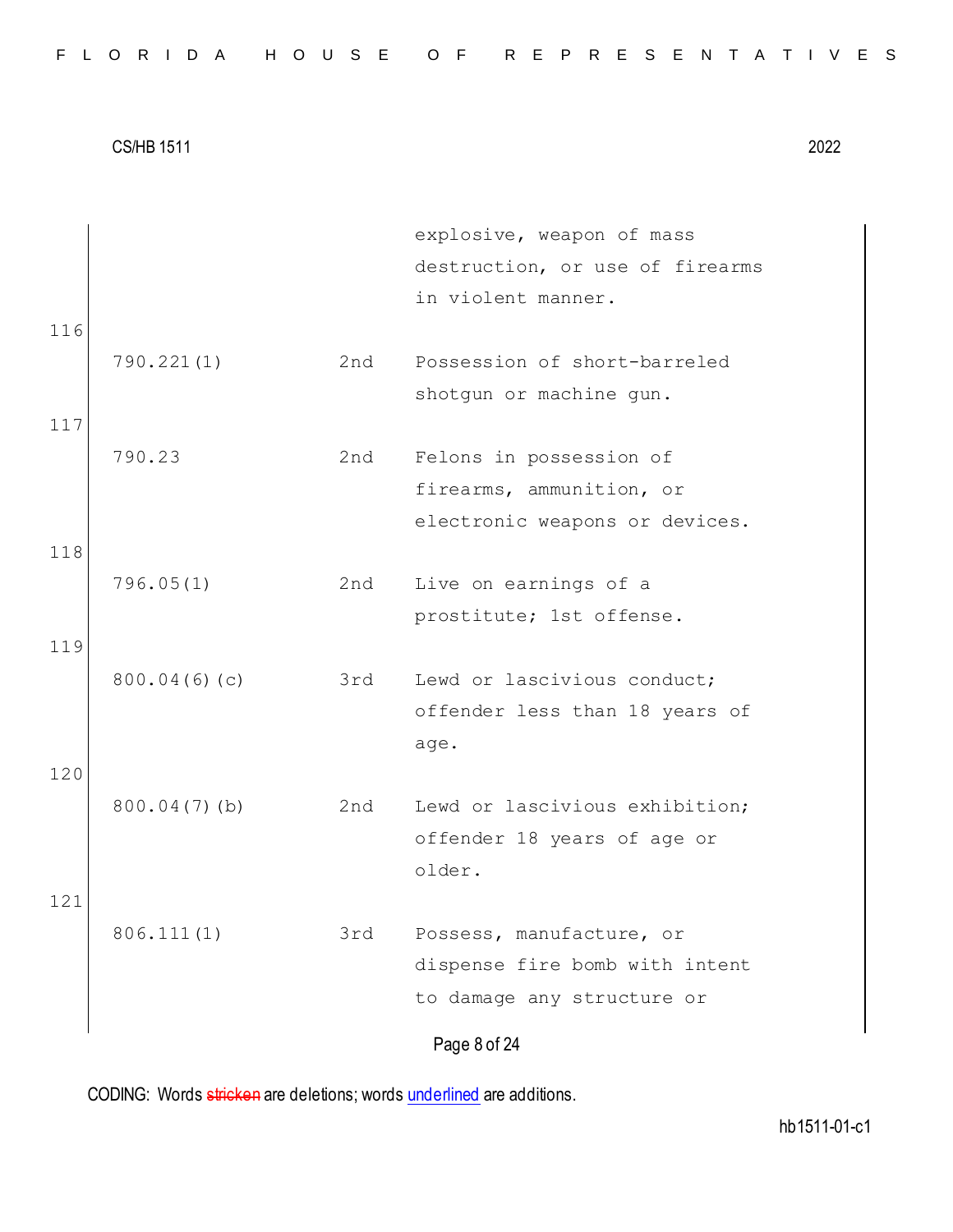| FLORIDA HOUSE OF REPRESENTATIVES |  |  |  |  |  |  |  |  |  |  |  |  |  |  |  |  |  |  |  |  |  |  |  |  |  |  |  |  |  |  |  |
|----------------------------------|--|--|--|--|--|--|--|--|--|--|--|--|--|--|--|--|--|--|--|--|--|--|--|--|--|--|--|--|--|--|--|
|----------------------------------|--|--|--|--|--|--|--|--|--|--|--|--|--|--|--|--|--|--|--|--|--|--|--|--|--|--|--|--|--|--|--|

Page 9 of 24 property. 122 812.0145(2)(b) 2nd Theft from person 65 years of age or older; \$10,000 or more but less than \$50,000. 123 812.015 (8)(a) & (c)- (e) 3rd Retail theft; property stolen is valued at \$750 or more and one or more specified acts. 124 812.015(8)(f) 3rd Retail theft; five or more thefts within specified period; obtaining or using 10 or more items. 125 812.019(1) 2nd Stolen property; dealing in or trafficking in. 126 812.081(3) 2nd Trafficking in trade secrets. 127 812.131(2)(b) 3rd Robbery by sudden snatching. 128 812.16(2) 3rd Owning, operating, or conducting a chop shop. 129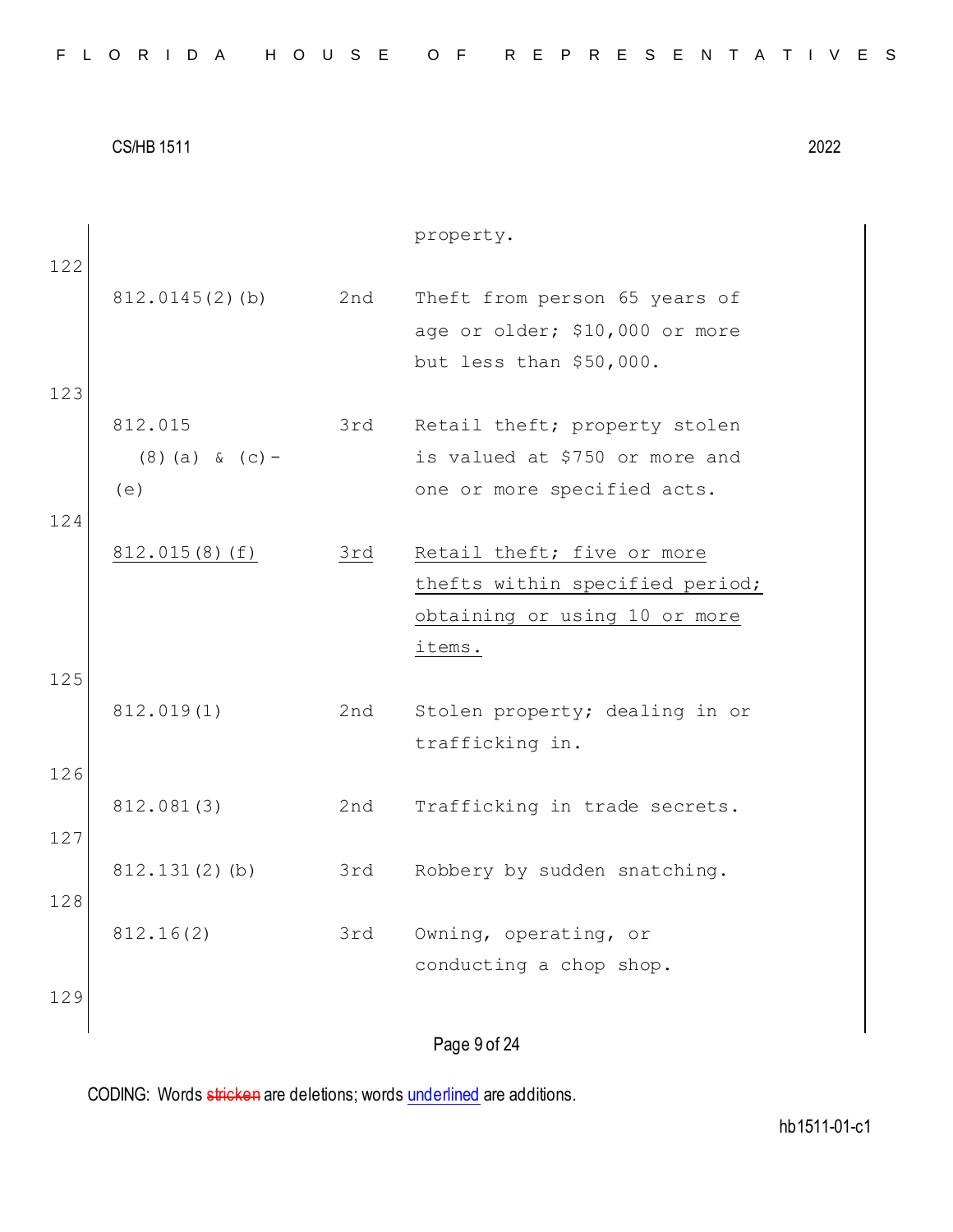|  |  |  |  |  |  |  |  |  |  | FLORIDA HOUSE OF REPRESENTATIVES |  |  |  |  |  |  |  |  |  |  |  |  |  |  |  |
|--|--|--|--|--|--|--|--|--|--|----------------------------------|--|--|--|--|--|--|--|--|--|--|--|--|--|--|--|
|--|--|--|--|--|--|--|--|--|--|----------------------------------|--|--|--|--|--|--|--|--|--|--|--|--|--|--|--|

Page 10 of 24 817.034(4)(a)2. 2nd Communications fraud, value \$20,000 to \$50,000. 130 817.234(11)(b) 2nd Insurance fraud; property value \$20,000 or more but less than \$100,000. 131 817.2341(1),  $(2)(a)$  & (3)(a) 3rd Filing false financial statements, making false entries of material fact or false statements regarding property values relating to the solvency of an insuring entity. 132 817.568(2)(b) 2nd Fraudulent use of personal identification information; value of benefit, services received, payment avoided, or amount of injury or fraud, \$5,000 or more or use of personal identification information of 10 or more persons. 133 817.611(2)(a) 2nd Traffic in or possess 5 to 14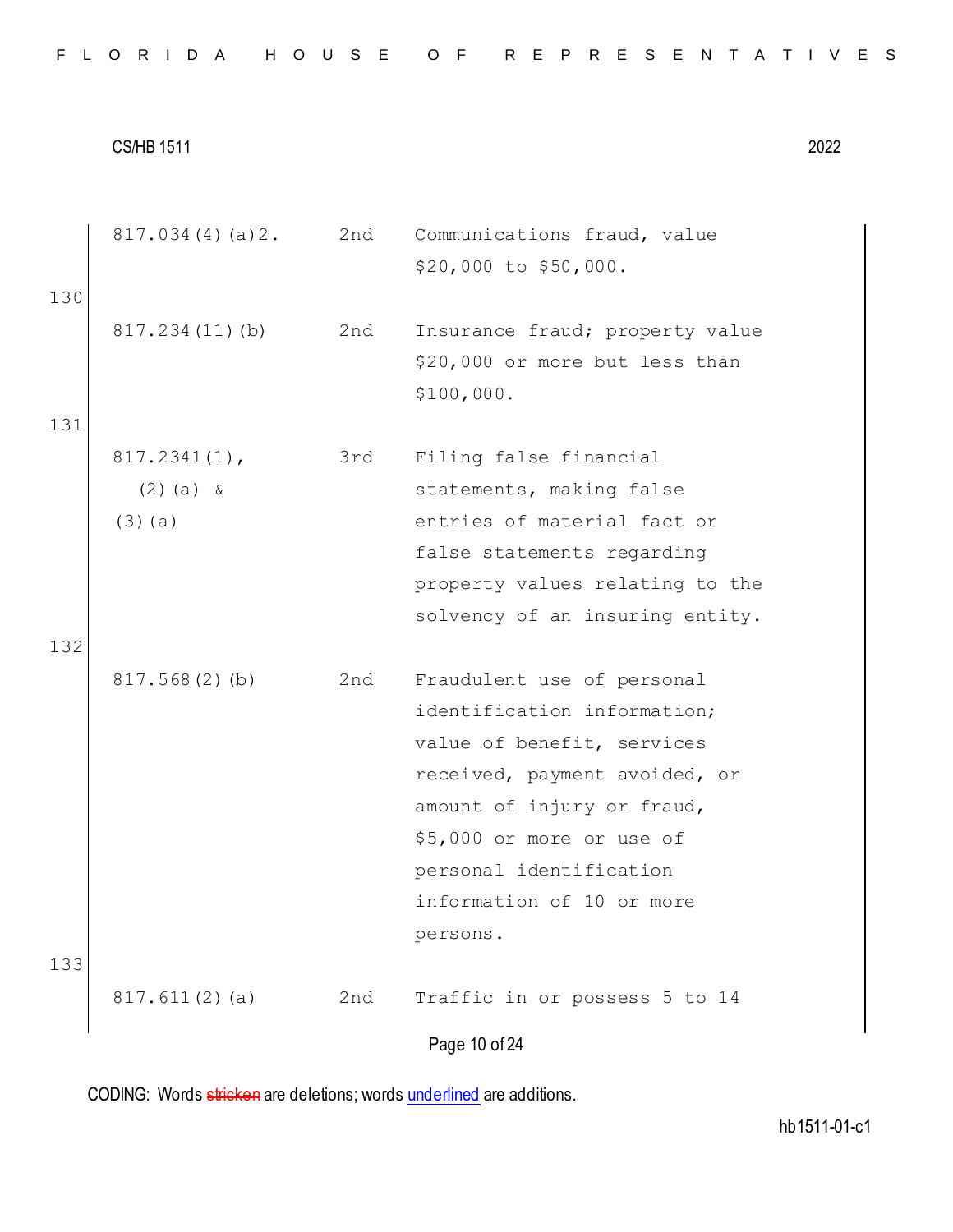|     |               |     | counterfeit credit cards or<br>related documents.                                            |
|-----|---------------|-----|----------------------------------------------------------------------------------------------|
| 134 | 817.625(2)(b) | 2nd | Second or subsequent fraudulent<br>use of scanning device,                                   |
| 135 |               |     | skimming device, or reencoder.                                                               |
|     | 825.1025(4)   | 3rd | Lewd or lascivious exhibition<br>in the presence of an elderly<br>person or disabled adult.  |
| 136 | 827.071(4)    | 2nd | Possess with intent to promote                                                               |
|     |               |     | any photographic material,<br>motion picture, etc., which                                    |
|     |               |     | includes sexual conduct by a<br>child.                                                       |
| 137 | 827.071(5)    | 3rd | Possess, control, or<br>intentionally view any                                               |
|     |               |     | photographic material, motion<br>picture, etc., which includes<br>sexual conduct by a child. |
| 138 | 828.12(2)     | 3rd | Tortures any animal with intent<br>to inflict intense pain,                                  |
|     |               |     | Page 11 of 24                                                                                |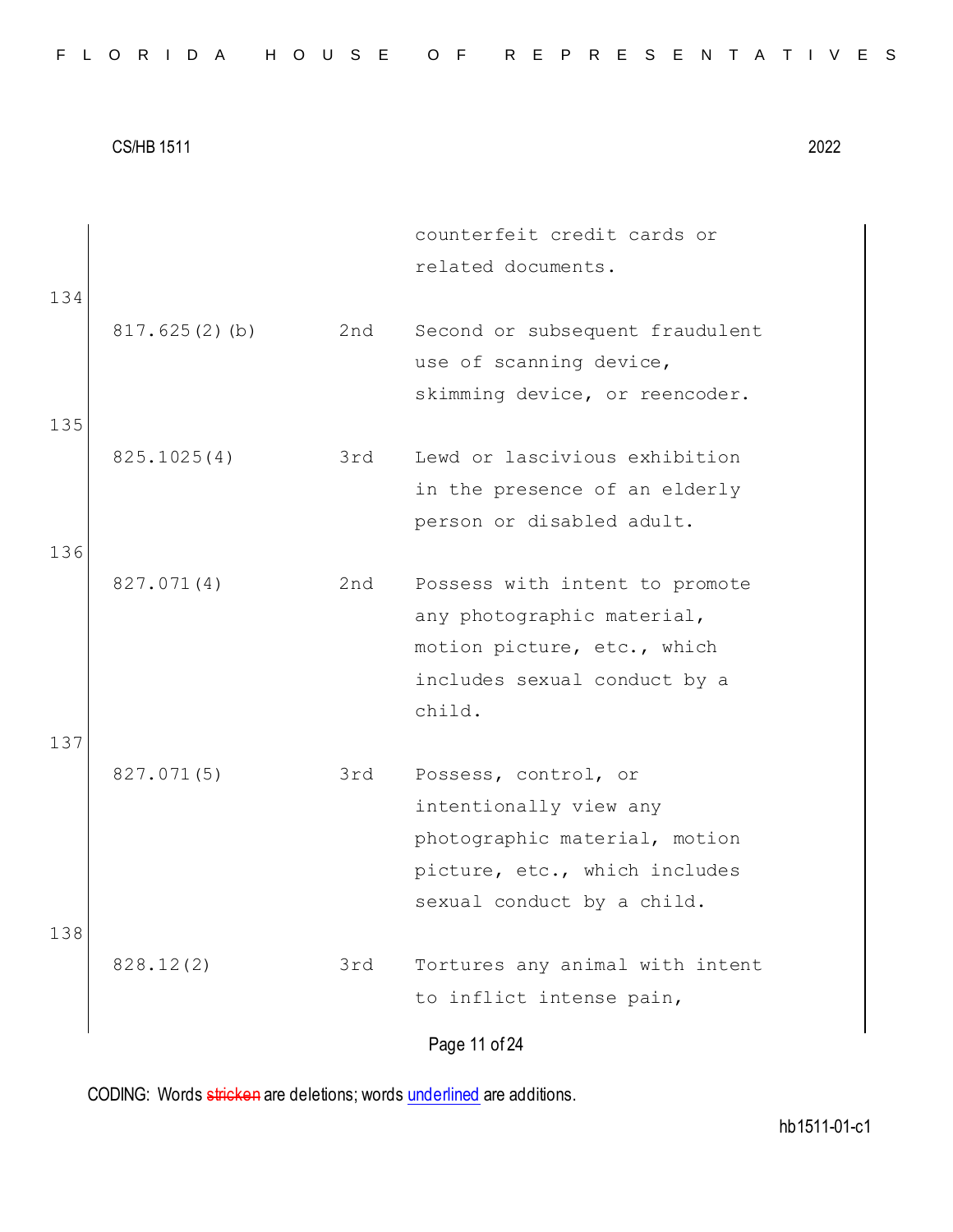|  |  |  |  |  |  |  |  |  |  | FLORIDA HOUSE OF REPRESENTATIVES |  |  |  |  |  |  |  |  |  |  |  |  |  |  |  |
|--|--|--|--|--|--|--|--|--|--|----------------------------------|--|--|--|--|--|--|--|--|--|--|--|--|--|--|--|
|--|--|--|--|--|--|--|--|--|--|----------------------------------|--|--|--|--|--|--|--|--|--|--|--|--|--|--|--|

| 139 |                           |     | serious physical injury, or<br>death.                                                                                           |
|-----|---------------------------|-----|---------------------------------------------------------------------------------------------------------------------------------|
|     | $839.13(2)$ (b)           | 2nd | Falsifying records of an<br>individual in the care and<br>custody of a state agency<br>involving great bodily harm or<br>death. |
| 140 |                           |     |                                                                                                                                 |
|     | 843.01                    | 3rd | Resist officer with violence to<br>person; resist arrest with<br>violence.                                                      |
| 141 | 847.0135(5)(b)            | 2nd | Lewd or lascivious exhibition<br>using computer; offender 18<br>years or older.                                                 |
| 142 |                           |     |                                                                                                                                 |
|     | 847.0137<br>$(2)$ & $(3)$ | 3rd | Transmission of pornography by<br>electronic device or equipment.                                                               |
| 143 |                           |     |                                                                                                                                 |
| 144 | 847.0138<br>$(2)$ & $(3)$ | 3rd | Transmission of material<br>harmful to minors to a minor by<br>electronic device or equipment.                                  |
|     | $874.05(1)$ (b)           | 2nd | Encouraging or recruiting<br>Page 12 of 24                                                                                      |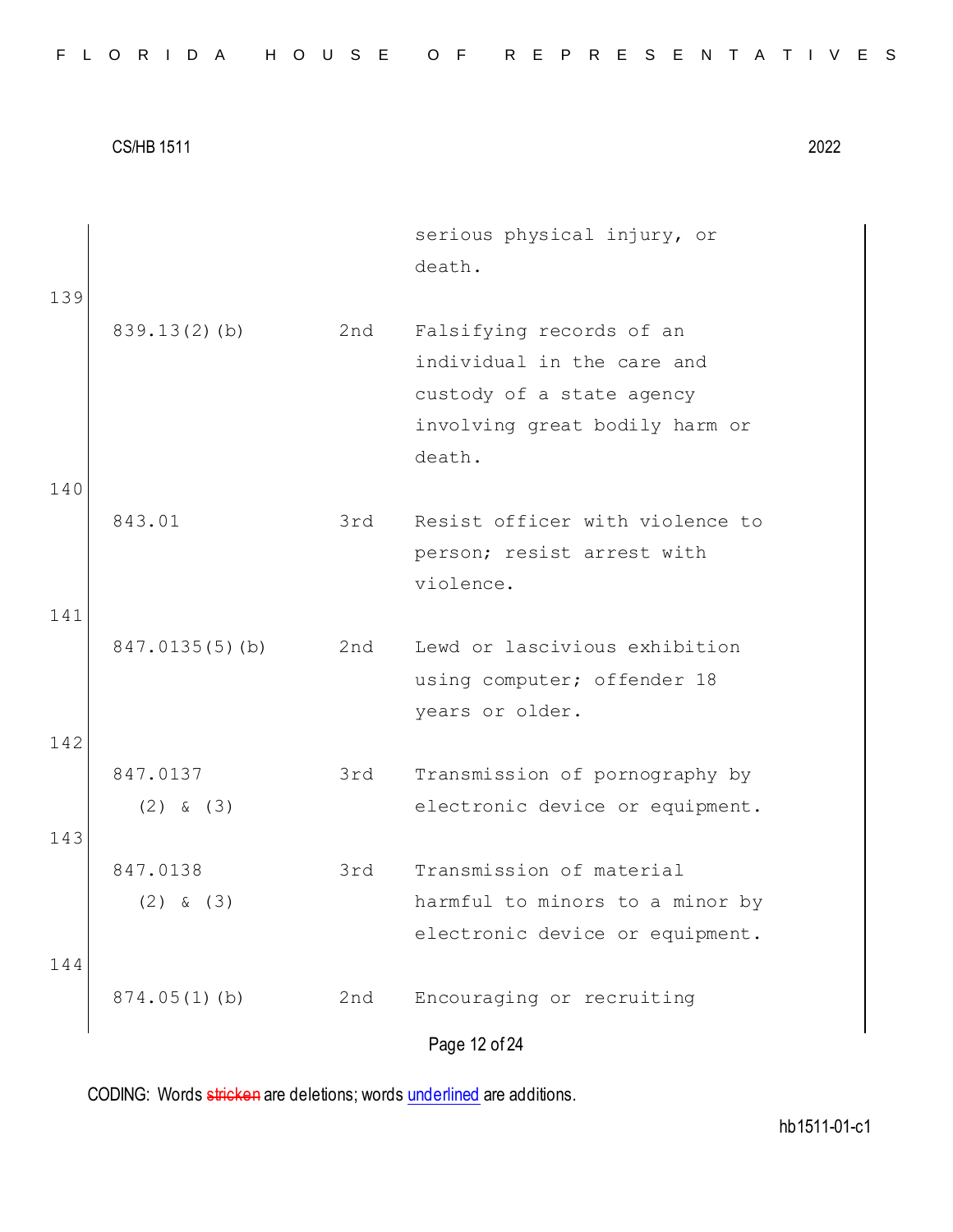|     |                    |     | another to join a criminal                     |
|-----|--------------------|-----|------------------------------------------------|
|     |                    |     | gang; second or subsequent                     |
|     |                    |     | offense.                                       |
| 145 |                    |     |                                                |
|     | 874.05(2)(a)       | 2nd | Encouraging or recruiting                      |
|     |                    |     | person under 13 years of age to                |
|     |                    |     | join a criminal gang.                          |
| 146 |                    |     |                                                |
|     | $893.13(1)$ (a) 1. | 2nd | Sell, manufacture, or deliver                  |
|     |                    |     | cocaine (or other s.                           |
|     |                    |     | $893.03(1)$ (a), (1) (b), (1) (d),             |
|     |                    |     | $(2)$ (a), $(2)$ (b), or $(2)$ (c) 5.          |
|     |                    |     | drugs).                                        |
| 147 |                    |     |                                                |
|     | 893.13(1)(c)2.     | 2nd | Sell, manufacture, or deliver                  |
|     |                    |     | cannabis (or other s.                          |
|     |                    |     | $893.03(1)(c)$ , $(2)(c)1.$                    |
|     |                    |     | $(2)$ (c) $2.$ , (2) (c) $3.$ , (2) (c) $6.$ , |
|     |                    |     | $(2)$ (c) 7., (2) (c) 8., (2) (c) 9.,          |
|     |                    |     | (2)(c)10., (3), or (4) drugs)                  |
|     |                    |     | within 1,000 feet of a child                   |
|     |                    |     | care facility, school, or                      |
|     |                    |     | state, county, or municipal                    |
|     |                    |     | park or publicly owned                         |
|     |                    |     | recreational facility or                       |
|     |                    |     | Page 13 of 24                                  |
|     |                    |     |                                                |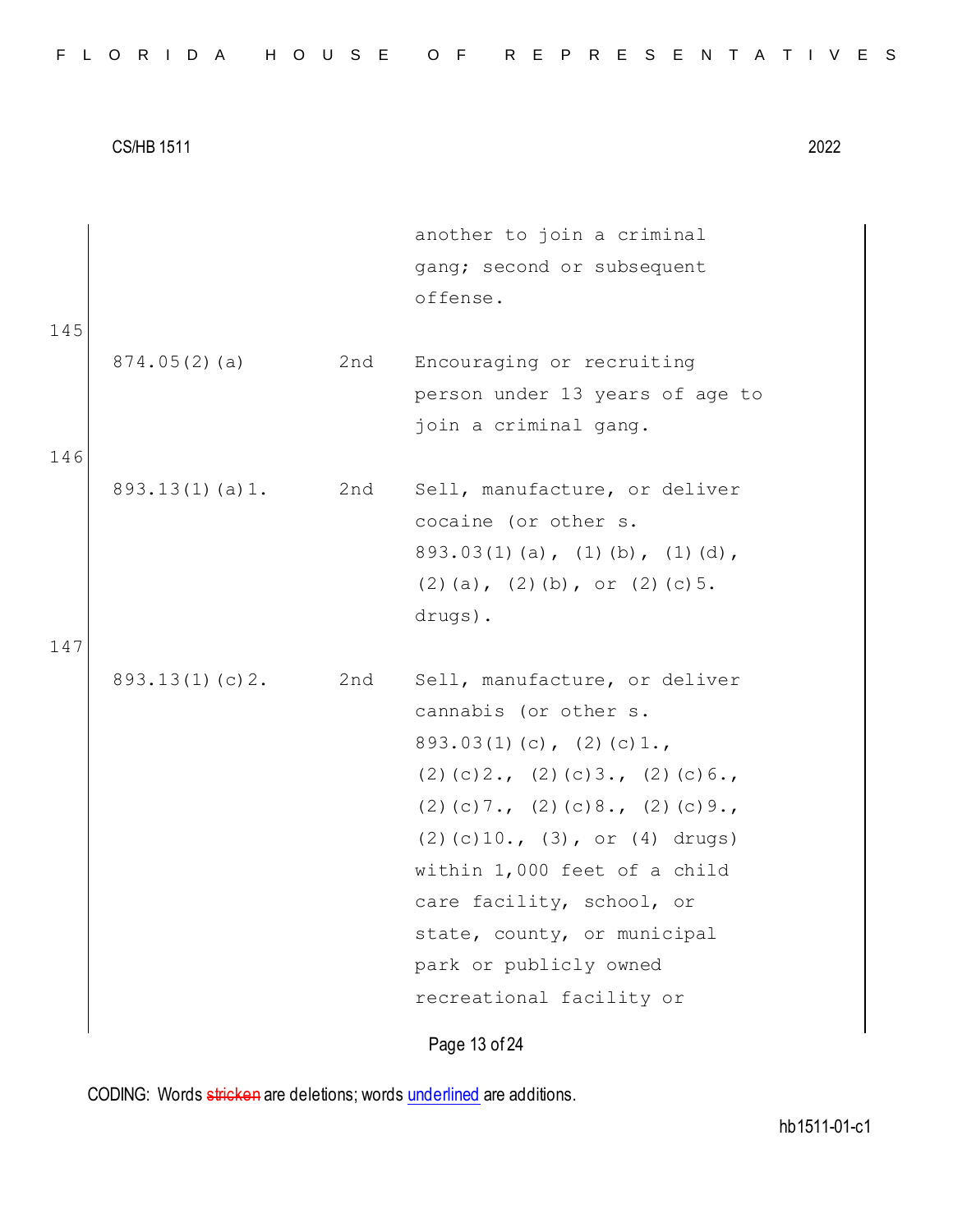| FLORIDA HOUSE OF REPRESENTATIVES |  |  |  |  |  |  |  |  |  |  |  |  |  |  |  |  |  |  |  |  |  |  |  |  |  |  |  |  |  |  |  |
|----------------------------------|--|--|--|--|--|--|--|--|--|--|--|--|--|--|--|--|--|--|--|--|--|--|--|--|--|--|--|--|--|--|--|
|----------------------------------|--|--|--|--|--|--|--|--|--|--|--|--|--|--|--|--|--|--|--|--|--|--|--|--|--|--|--|--|--|--|--|

community center.

| 148 |                    |     |                                                                                                                                                                                                                                                                                                                                |
|-----|--------------------|-----|--------------------------------------------------------------------------------------------------------------------------------------------------------------------------------------------------------------------------------------------------------------------------------------------------------------------------------|
| 149 | $893.13(1)$ (d) 1. | lst | Sell, manufacture, or deliver<br>cocaine (or other s.<br>$893.03(1)$ (a), (1) (b), (1) (d),<br>$(2)$ (a), $(2)$ (b), or $(2)$ (c) 5.<br>drugs) within 1,000 feet of<br>university.                                                                                                                                             |
| 150 | 893.13(1)(e)2.     | 2nd | Sell, manufacture, or deliver<br>cannabis or other drug<br>prohibited under s.<br>$893.03(1)(c)$ , $(2)(c)1.$<br>$(2)$ (c) 2., (2) (c) 3., (2) (c) 6.,<br>$(2)$ (c) 7., (2) (c) 8., (2) (c) 9.,<br>$(2)$ (c) 10., (3), or (4) within<br>1,000 feet of property used for<br>religious services or a<br>specified business site. |
|     | $893.13(1)$ (f) 1. | lst | Sell, manufacture, or deliver<br>cocaine (or other s.<br>$893.03(1)$ (a), (1) (b), (1) (d),<br>or $(2)$ $(a)$ , $(2)$ $(b)$ , or $(2)$ $(c)$ 5.<br>drugs) within 1,000 feet of<br>Page 14 of 24                                                                                                                                |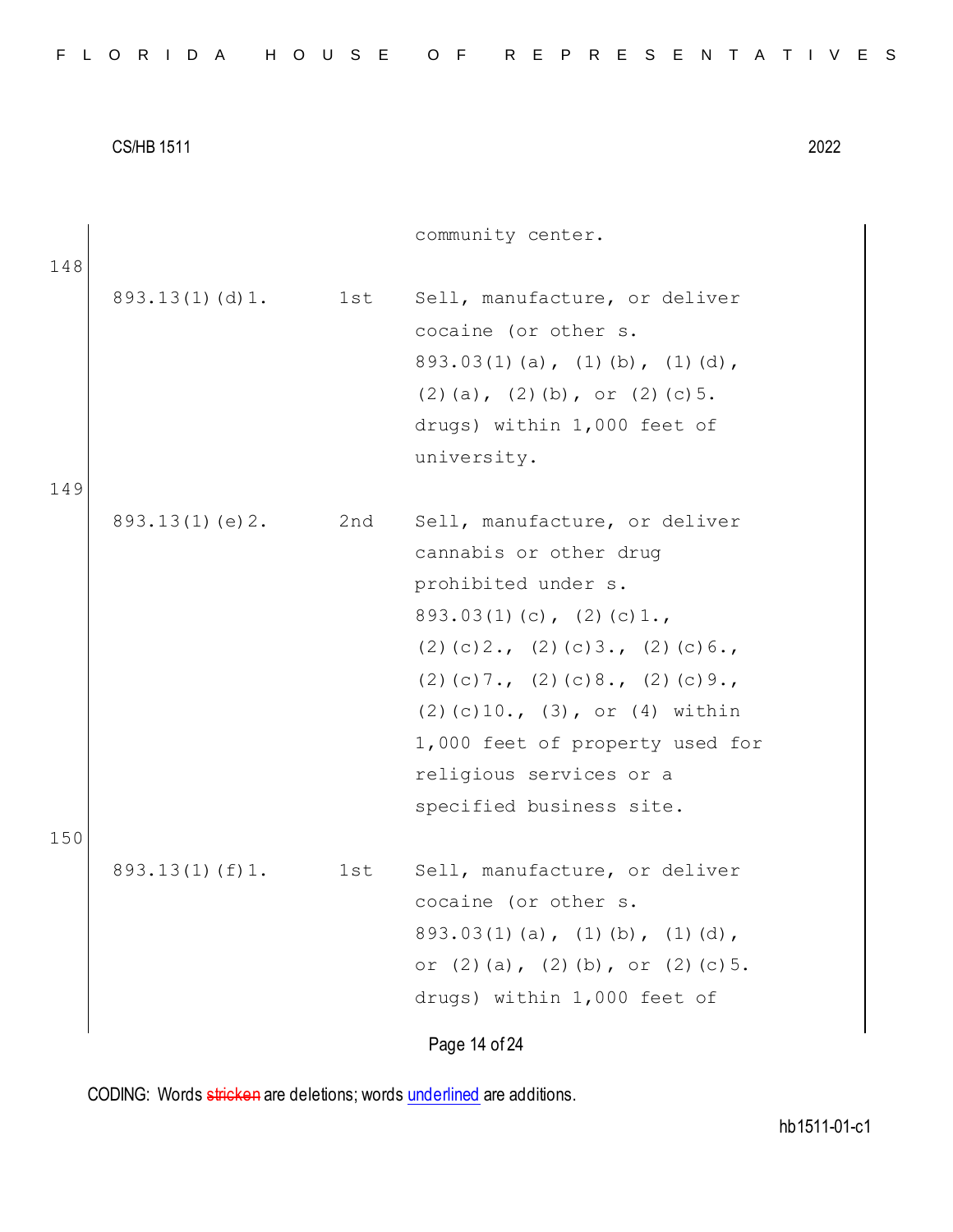| FLORIDA HOUSE OF REPRESENTATIVES |  |  |  |  |  |  |  |  |  |  |  |  |  |  |  |  |  |  |  |  |  |  |  |  |  |  |  |  |  |  |  |
|----------------------------------|--|--|--|--|--|--|--|--|--|--|--|--|--|--|--|--|--|--|--|--|--|--|--|--|--|--|--|--|--|--|--|
|----------------------------------|--|--|--|--|--|--|--|--|--|--|--|--|--|--|--|--|--|--|--|--|--|--|--|--|--|--|--|--|--|--|--|

Page 15 of 24 public housing facility. 151 893.13(4)(b) 2nd Use or hire of minor; deliver to minor other controlled substance. 152 893.1351(1) 3rd Ownership, lease, or rental for trafficking in or manufacturing of controlled substance. 153 154 (f) LEVEL 6 155 Florida Statute Felony Degree Description 156 316.027(2)(b) 2nd Leaving the scene of a crash involving serious bodily injury. 157 316.193(2)(b) 3rd Felony DUI, 4th or subsequent conviction. 158 400.9935(4)(c) 2nd Operating a clinic, or offering services requiring licensure, without a license.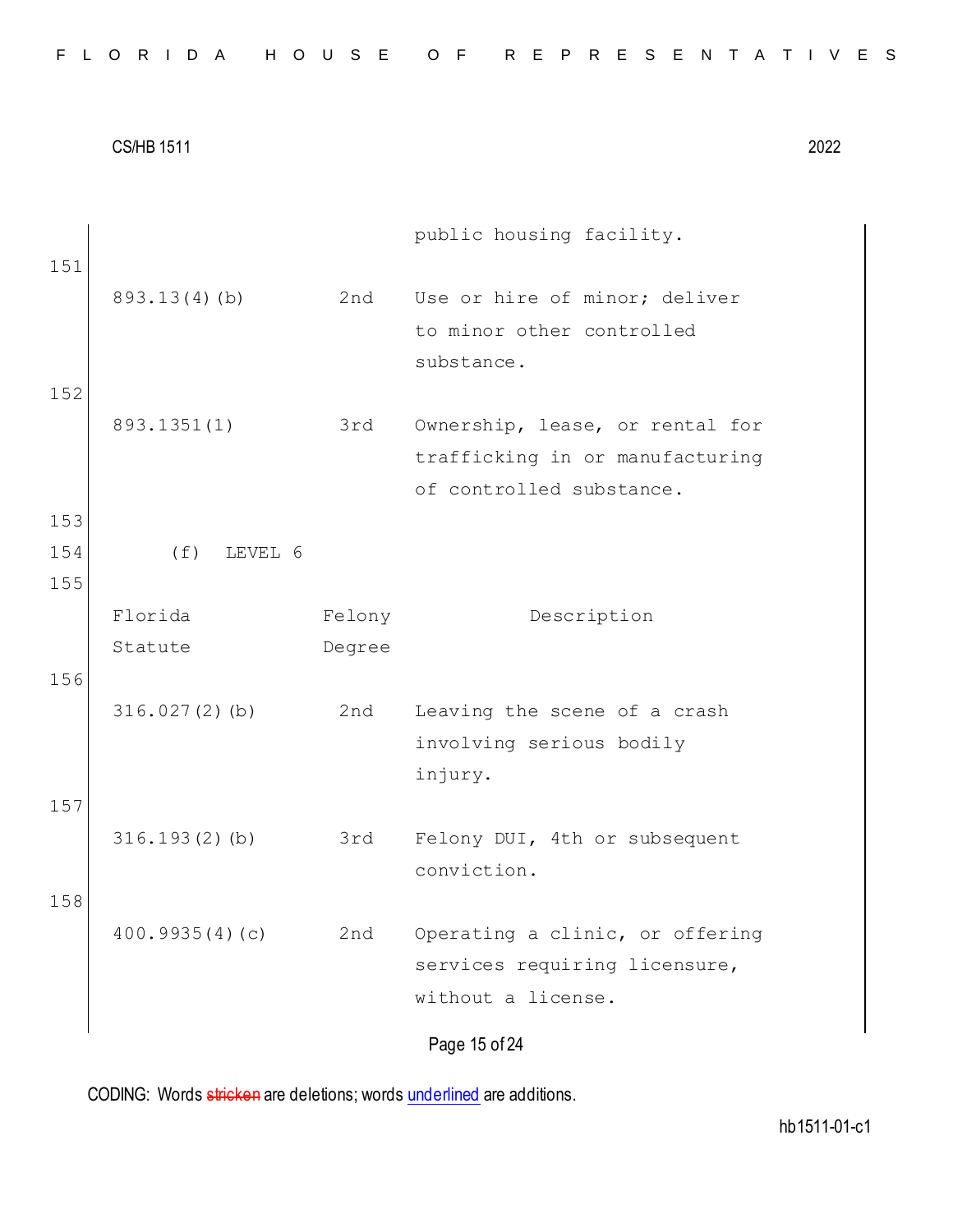| 159 |                  |     |                                                 |
|-----|------------------|-----|-------------------------------------------------|
|     | 499.0051(2)      | 2nd | Knowing forgery of transaction                  |
|     |                  |     | history, transaction                            |
|     |                  |     | information, or transaction                     |
|     |                  |     | statement.                                      |
| 160 |                  |     |                                                 |
|     | 499.0051(3)      | 2nd | Knowing purchase or receipt of                  |
|     |                  |     | prescription drug from                          |
|     |                  |     | unauthorized person.                            |
| 161 |                  |     |                                                 |
|     | 499.0051(4)      | 2nd | Knowing sale or transfer of                     |
|     |                  |     | prescription drug to                            |
|     |                  |     | unauthorized person.                            |
| 162 |                  |     |                                                 |
|     | 775.0875(1)      | 3rd | Taking firearm from law                         |
|     |                  |     | enforcement officer.                            |
| 163 |                  |     |                                                 |
|     | 784.021(1)(a)    | 3rd | Aggravated assault; deadly                      |
| 164 |                  |     | weapon without intent to kill.                  |
|     | $784.021(1)$ (b) | 3rd |                                                 |
|     |                  |     | Aggravated assault; intent to<br>commit felony. |
| 165 |                  |     |                                                 |
|     | 784.041          | 3rd | Felony battery; domestic                        |
|     |                  |     | battery by strangulation.                       |
|     |                  |     |                                                 |
|     |                  |     | Page 16 of 24                                   |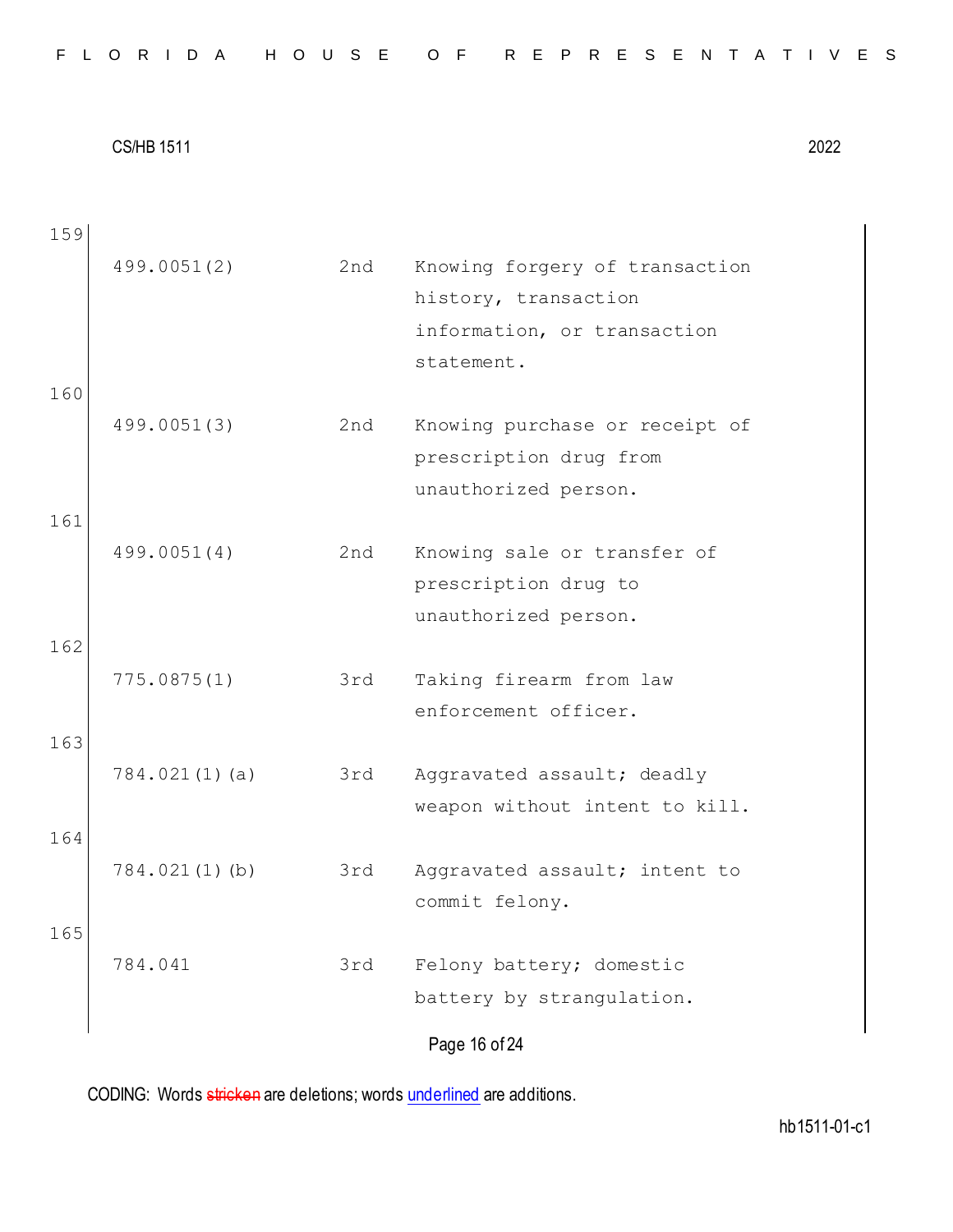|  |  |  |  |  |  |  |  |  | FLORIDA HOUSE OF REPRESENTATIVES |  |  |  |  |  |  |  |  |  |  |  |  |  |  |  |
|--|--|--|--|--|--|--|--|--|----------------------------------|--|--|--|--|--|--|--|--|--|--|--|--|--|--|--|
|--|--|--|--|--|--|--|--|--|----------------------------------|--|--|--|--|--|--|--|--|--|--|--|--|--|--|--|

| 166        | 784.048(3)       | 3rd | Aggravated stalking; credible<br>threat.                                  |
|------------|------------------|-----|---------------------------------------------------------------------------|
| 167        | 784.048(5)       | 3rd | Aggravated stalking of person<br>under 16.                                |
| 168        | 784.07(2)(c)     | 2nd | Aggravated assault on law<br>enforcement officer.                         |
| 169<br>170 | $784.074(1)$ (b) | 2nd | Aggravated assault on sexually<br>violent predators facility<br>staff.    |
| 171        | $784.08(2)$ (b)  | 2nd | Aggravated assault on a person<br>65 years of age or older.               |
|            | 784.081(2)       | 2nd | Aggravated assault on specified<br>official or employee.                  |
| 172<br>173 | 784.082(2)       | 2nd | Aggravated assault by detained<br>person on visitor or other<br>detainee. |
|            | 784.083(2)       | 2nd | Aggravated assault on code<br>Page 17 of 24                               |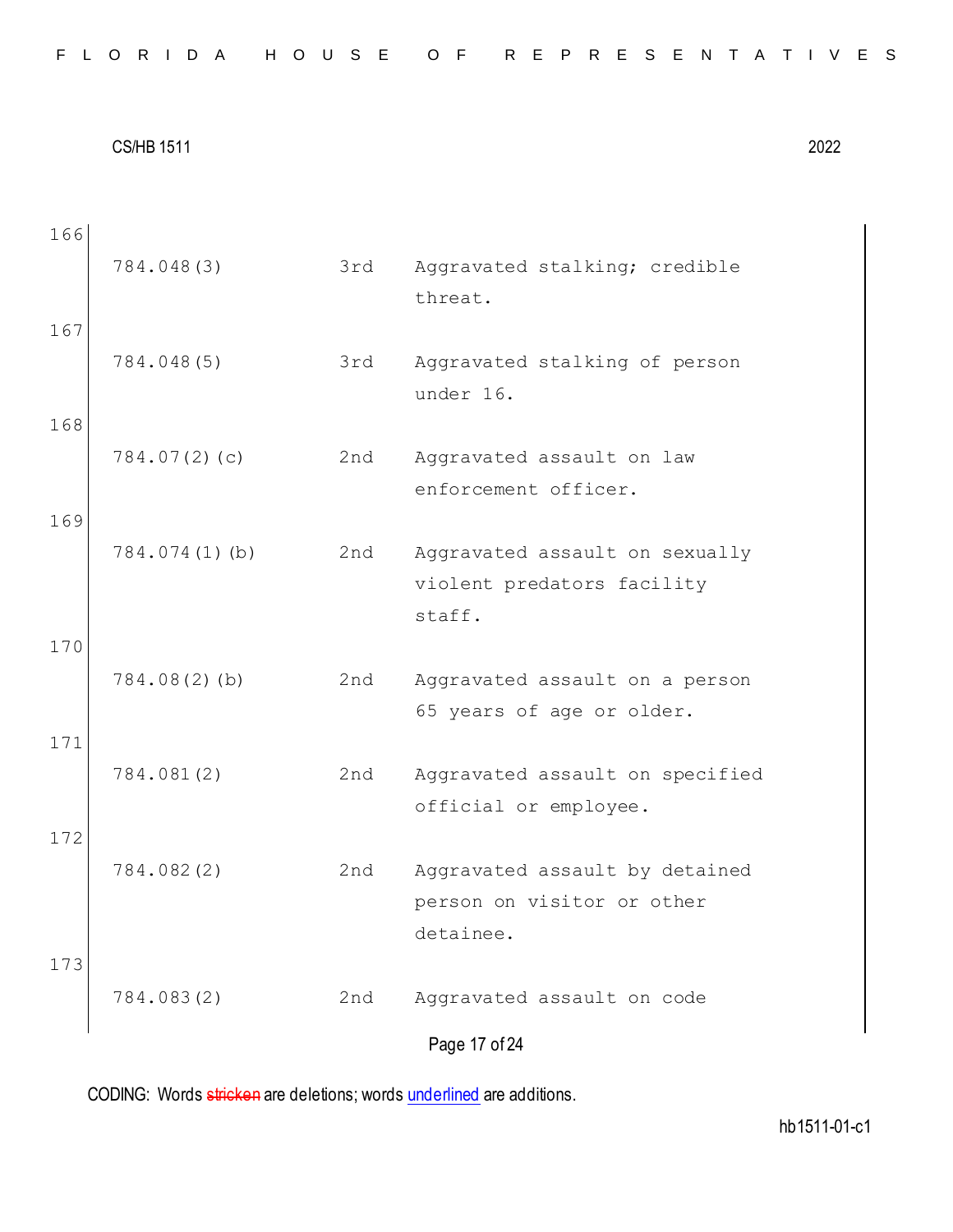| FLORIDA HOUSE OF REPRESENTATIVES |  |  |  |  |  |  |  |  |  |  |  |  |  |  |  |  |  |  |  |  |  |  |  |  |  |  |  |  |  |  |  |
|----------------------------------|--|--|--|--|--|--|--|--|--|--|--|--|--|--|--|--|--|--|--|--|--|--|--|--|--|--|--|--|--|--|--|
|----------------------------------|--|--|--|--|--|--|--|--|--|--|--|--|--|--|--|--|--|--|--|--|--|--|--|--|--|--|--|--|--|--|--|

|            |               |     | inspector.                                                                                                                                                            |
|------------|---------------|-----|-----------------------------------------------------------------------------------------------------------------------------------------------------------------------|
| 174        | 787.02(2)     | 3rd | False imprisonment; restraining<br>with purpose other than those<br>in s. 787.01.                                                                                     |
| 175        |               |     |                                                                                                                                                                       |
|            | 790.115(2)(d) | 2nd | Discharging firearm or weapon<br>on school property.                                                                                                                  |
| 176        |               |     |                                                                                                                                                                       |
| 177        | 790.161(2)    | 2nd | Make, possess, or throw<br>destructive device with intent<br>to do bodily harm or damage<br>property.                                                                 |
|            | 790.164(1)    | 2nd | False report concerning bomb,<br>explosive, weapon of mass<br>destruction, act of arson or<br>violence to state property, or<br>use of firearms in violent<br>manner. |
| 178<br>179 | 790.19        | 2nd | Shooting or throwing deadly<br>missiles into dwellings,<br>vessels, or vehicles.                                                                                      |
|            |               |     | Page 18 of 24                                                                                                                                                         |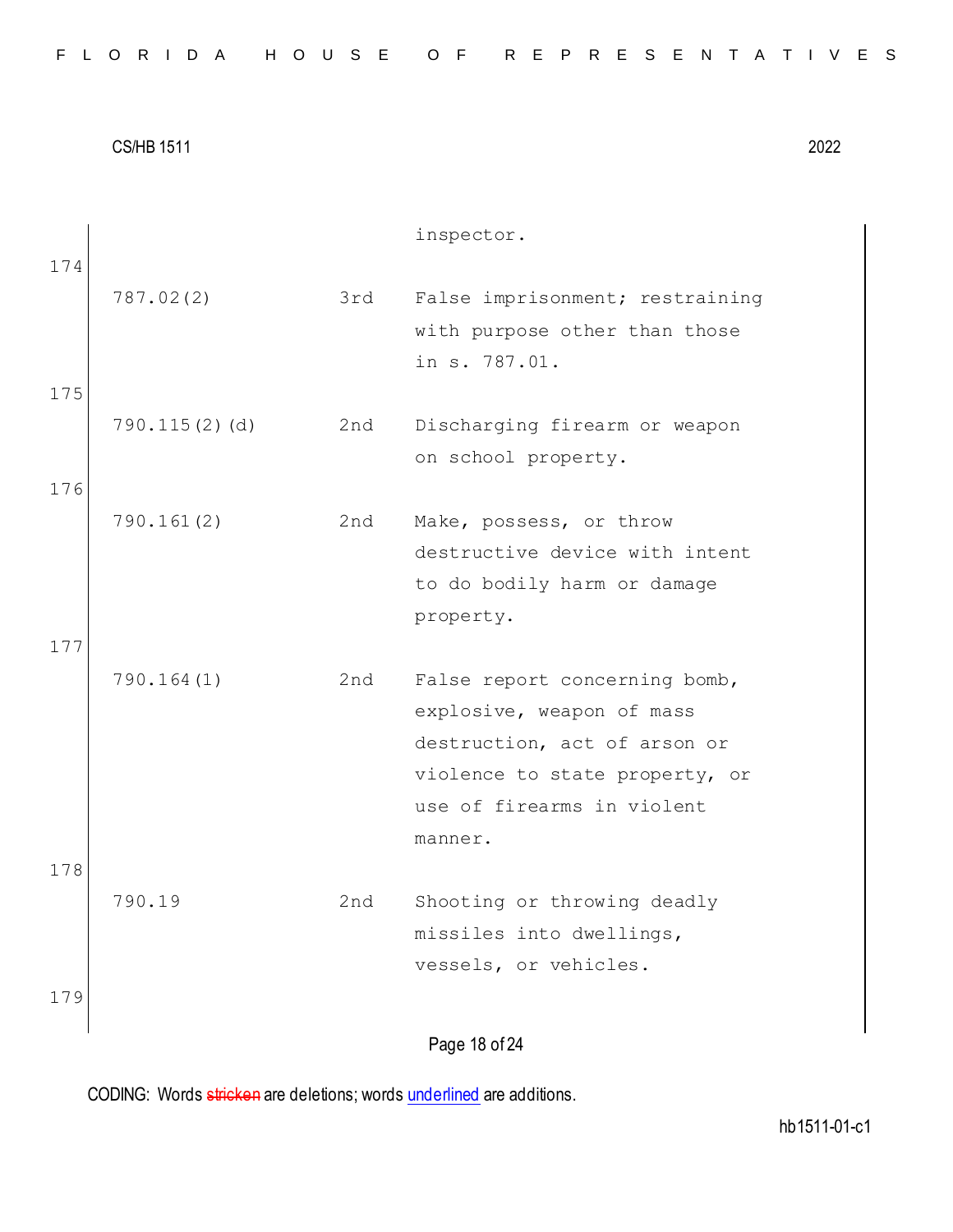|  |  |  |  |  |  |  |  |  |  | FLORIDA HOUSE OF REPRESENTATIVES |  |  |  |  |  |  |  |  |  |  |  |  |  |  |  |
|--|--|--|--|--|--|--|--|--|--|----------------------------------|--|--|--|--|--|--|--|--|--|--|--|--|--|--|--|
|--|--|--|--|--|--|--|--|--|--|----------------------------------|--|--|--|--|--|--|--|--|--|--|--|--|--|--|--|

Page 19 of 24 794.011(8)(a) 3rd Solicitation of minor to participate in sexual activity by custodial adult. 180 794.05(1) 2nd Unlawful sexual activity with specified minor. 181 800.04(5)(d) 3rd Lewd or lascivious molestation; victim 12 years of age or older but less than 16 years of age; offender less than 18 years. 182 800.04(6)(b) 2nd Lewd or lascivious conduct; offender 18 years of age or older. 183 806.031(2) 2nd Arson resulting in great bodily harm to firefighter or any other person. 184 810.02(3)(c) 2nd Burglary of occupied structure; unarmed; no assault or battery. 185 810.145(8)(b) 2nd Video voyeurism; certain minor victims; 2nd or subsequent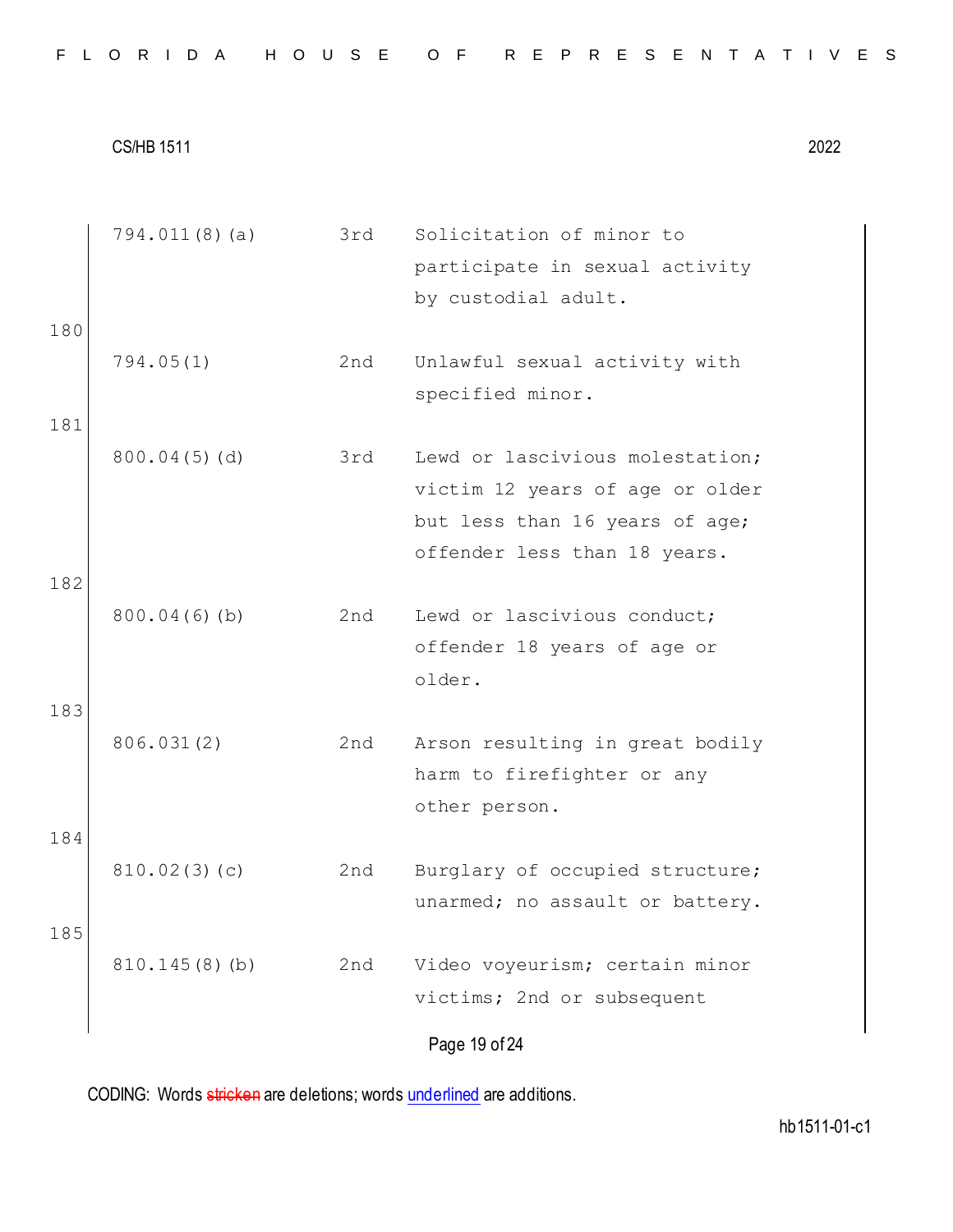|     |                 |     | offense.                         |
|-----|-----------------|-----|----------------------------------|
| 186 |                 |     |                                  |
|     | 812.014(2)(b)1. | 2nd | Property stolen \$20,000 or      |
|     |                 |     | more, but less than \$100,000,   |
|     |                 |     | grand theft in 2nd degree.       |
| 187 |                 |     |                                  |
|     | 812.014(6)      | 2nd | Theft; property stolen \$3,000   |
|     |                 |     | or more; coordination of         |
|     |                 |     | others.                          |
| 188 |                 |     |                                  |
|     | 812.015(9)(a)   | 2nd | Retail theft; property stolen    |
|     |                 |     | \$750 or more; second or         |
|     |                 |     | subsequent conviction.           |
| 189 |                 |     |                                  |
|     | 812.015(9)(b)   | 2nd | Retail theft; aggregated         |
|     |                 |     | property stolen within 30 days   |
|     |                 |     | is \$3,000 or more; coordination |
|     |                 |     | of others.                       |
| 190 |                 |     |                                  |
|     | 812.015(9)(d)   | 2nd | Retail theft; five or more       |
|     |                 |     | thefts within specified period;  |
|     |                 |     | obtaining or using 20 or more    |
|     |                 |     | items.                           |
| 191 |                 |     |                                  |
|     | 812.13(2)(c)    | 2nd | Robbery, no firearm or other     |
|     |                 |     | Page 20 of 24                    |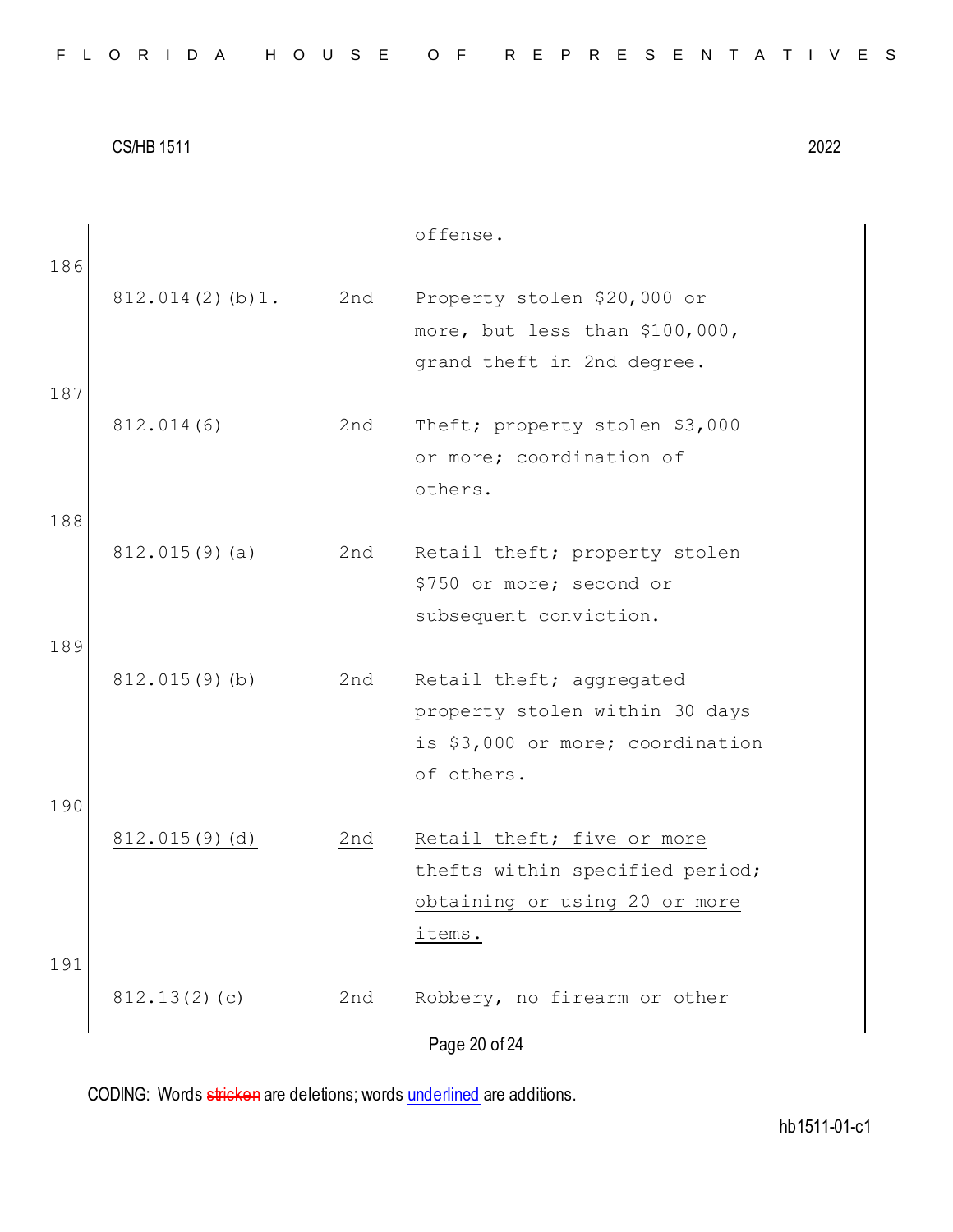|  |  |  |  |  |  |  |  |  |  | FLORIDA HOUSE OF REPRESENTATIVES |  |  |  |  |  |  |  |  |  |  |  |  |  |  |  |
|--|--|--|--|--|--|--|--|--|--|----------------------------------|--|--|--|--|--|--|--|--|--|--|--|--|--|--|--|
|--|--|--|--|--|--|--|--|--|--|----------------------------------|--|--|--|--|--|--|--|--|--|--|--|--|--|--|--|

| 192 |                    |     | weapon (strong-arm robbery).                                                          |
|-----|--------------------|-----|---------------------------------------------------------------------------------------|
|     | 817.4821(5)        | 2nd | Possess cloning paraphernalia<br>with intent to create cloned<br>cellular telephones. |
| 193 | $817.49(2)$ (b) 2. | 2nd | Willful making of a false<br>report of a crime resulting in<br>death.                 |
| 194 | 817.505(4)(b)      | 2nd | Patient brokering; 10 or more                                                         |
| 195 |                    |     | patients.                                                                             |
| 196 | 825.102(1)         | 3rd | Abuse of an elderly person or<br>disabled adult.                                      |
|     | 825.102(3)(c)      | 3rd | Neglect of an elderly person or<br>disabled adult.                                    |
| 197 | 825.1025(3)        | 3rd | Lewd or lascivious molestation<br>of an elderly person or<br>disabled adult.          |
| 198 | 825.103(3)(c)      | 3rd | Exploiting an elderly person or<br>disabled adult and property is                     |
|     |                    |     | Page 21 of 24                                                                         |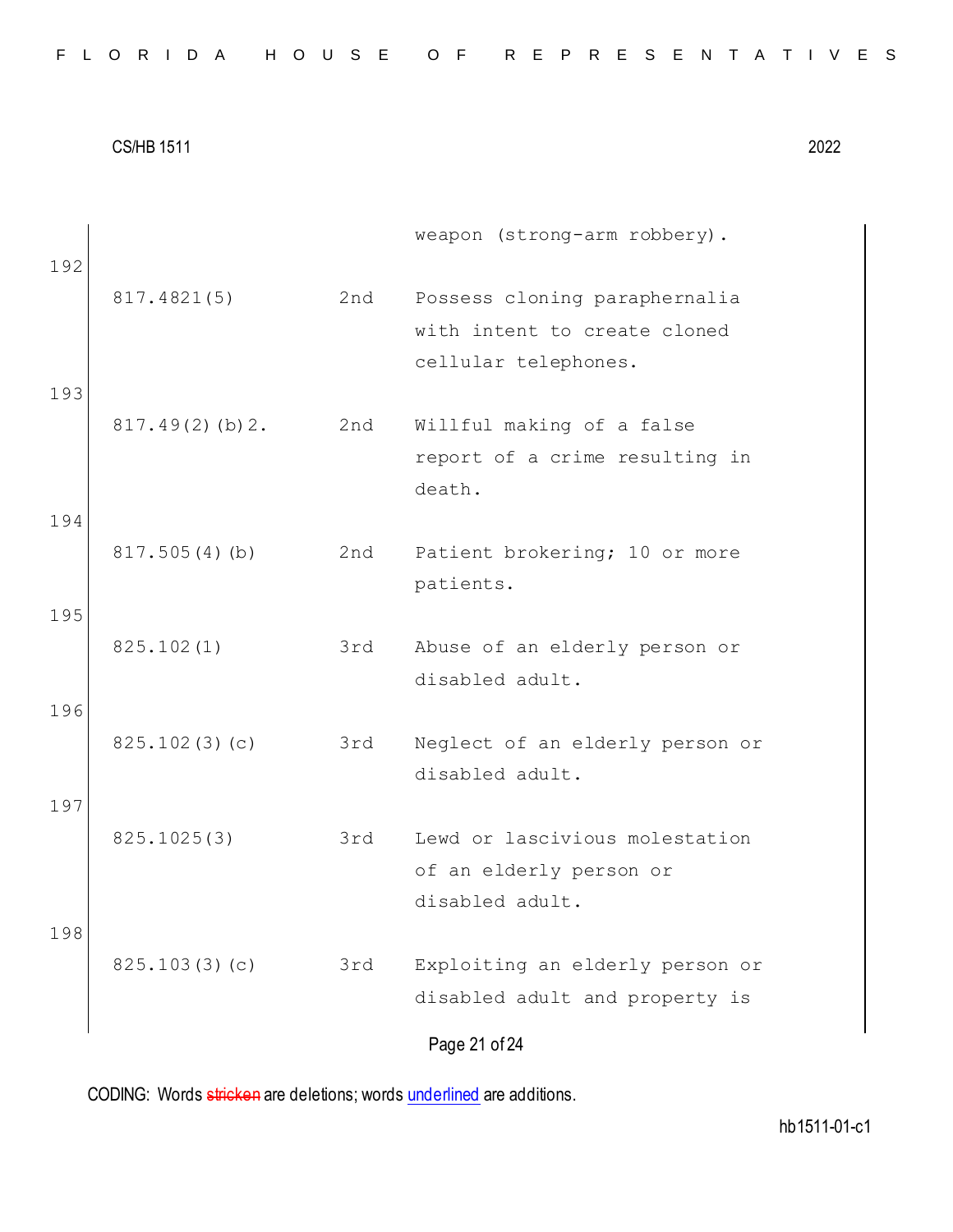|     |                    |     | valued at less than \$10,000.  |
|-----|--------------------|-----|--------------------------------|
| 199 |                    |     |                                |
|     | 827.03(2)(c)       | 3rd | Abuse of a child.              |
| 200 |                    |     |                                |
|     | 827.03(2)(d)       | 3rd | Neglect of a child.            |
| 201 |                    |     |                                |
|     | $827.071(2)$ & (3) | 2nd | Use or induce a child in a     |
|     |                    |     | sexual performance, or promote |
| 202 |                    |     | or direct such performance.    |
|     | 836.05             | 2nd | Threats; extortion.            |
| 203 |                    |     |                                |
|     | 836.10             | 2nd | Written or electronic threats  |
|     |                    |     | to kill, do bodily injury, or  |
|     |                    |     | conduct a mass shooting or an  |
|     |                    |     | act of terrorism.              |
| 204 |                    |     |                                |
|     | 843.12             | 3rd | Aids or assists person to      |
|     |                    |     | escape.                        |
| 205 |                    |     |                                |
|     | 847.011            | 3rd | Distributing, offering to      |
|     |                    |     | distribute, or possessing with |
|     |                    |     | intent to distribute obscene   |
|     |                    |     | materials depicting minors.    |
| 206 |                    |     |                                |
|     |                    |     | Page 22 of 24                  |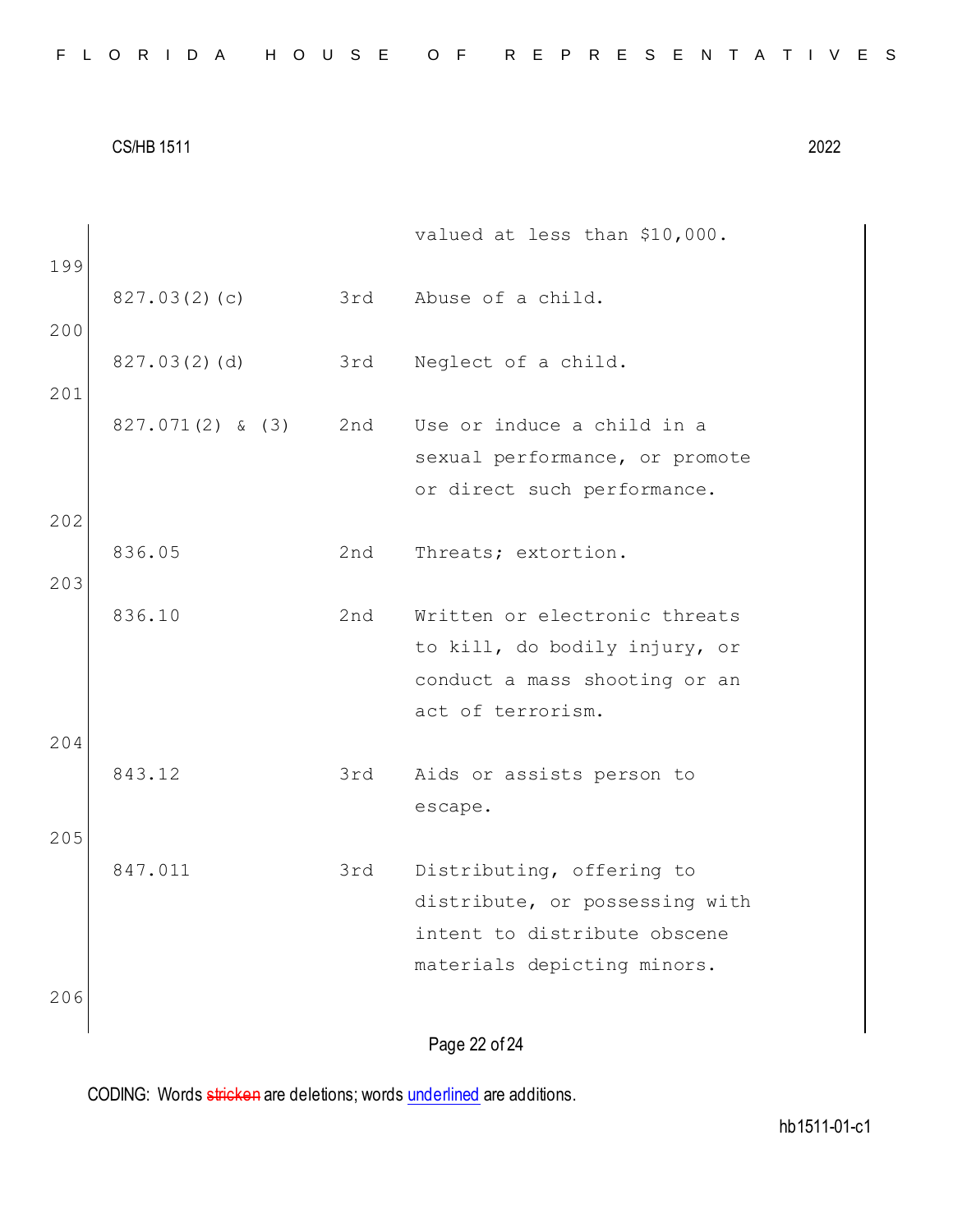|     | 847.012            | 3rd | Knowingly using a minor in the  |
|-----|--------------------|-----|---------------------------------|
|     |                    |     | production of materials harmful |
|     |                    |     | to minors.                      |
| 207 |                    |     |                                 |
|     | 847.0135(2)        | 3rd | Facilitates sexual conduct of   |
|     |                    |     | or with a minor or the visual   |
|     |                    |     | depiction of such conduct.      |
| 208 |                    |     |                                 |
|     | 914.23             | 2nd | Retaliation against a witness,  |
|     |                    |     | victim, or informant, with      |
|     |                    |     | bodily injury.                  |
| 209 |                    |     |                                 |
|     | 944.35(3)(a) 2.    | 3rd | Committing malicious battery    |
|     |                    |     | upon or inflicting cruel or     |
|     |                    |     | inhuman treatment on an inmate  |
|     |                    |     | or offender on community        |
|     |                    |     | supervision, resulting in great |
|     |                    |     | bodily harm.                    |
| 210 |                    |     |                                 |
|     | 944.40             | 2nd | Escapes.                        |
| 211 |                    |     |                                 |
|     | 944.46             | 3rd | Harboring, concealing, aiding   |
|     |                    |     | escaped prisoners.              |
| 212 |                    |     |                                 |
|     | $944.47(1)$ (a) 5. | 2nd | Introduction of contraband      |
|     |                    |     | Page 23 of 24                   |
|     |                    |     |                                 |